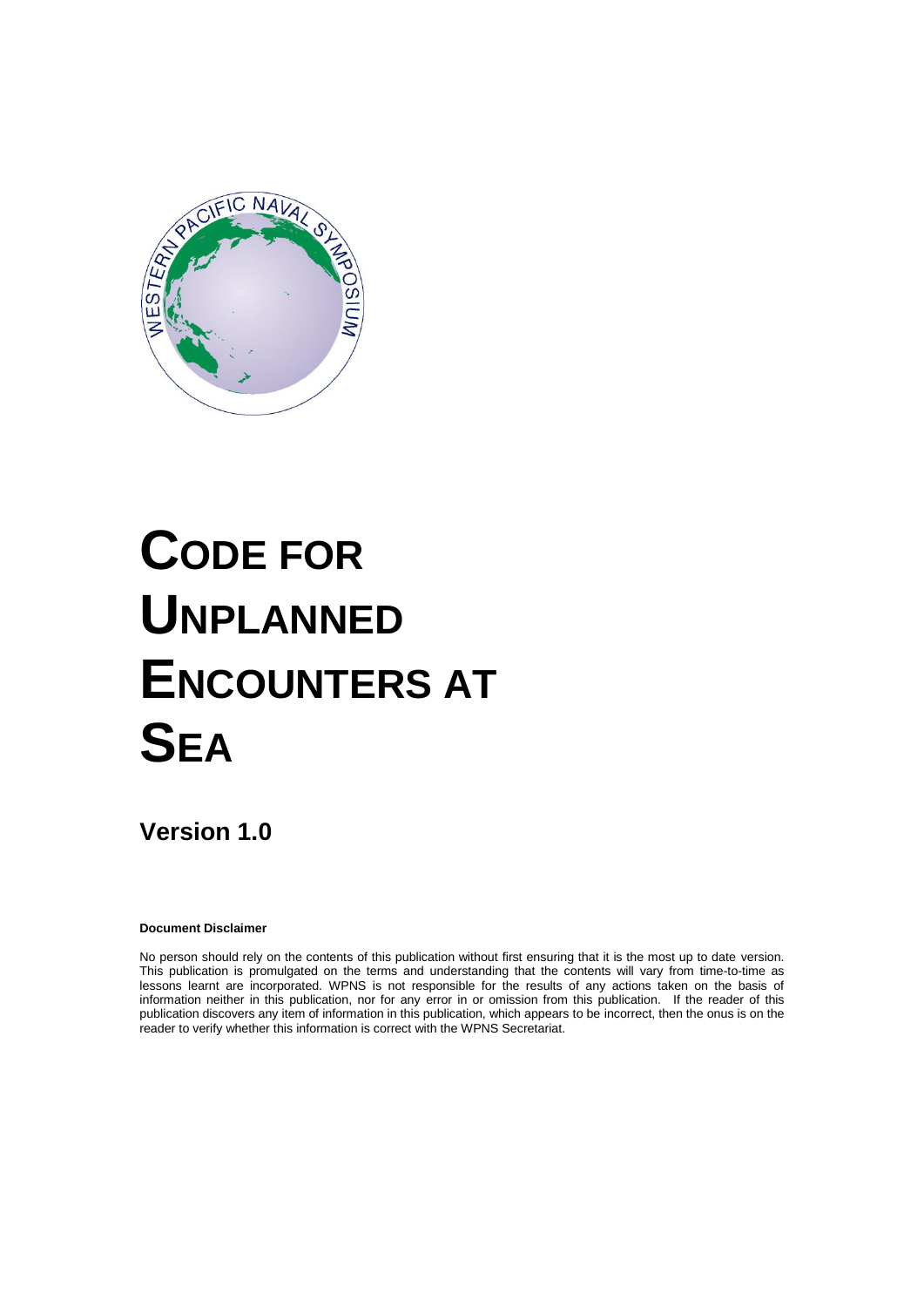#### **ISSUE HISTORY**

| <b>Version</b> | <b>Date and Place</b>            | <b>Description of Changes</b> | <b>Affected Sections</b> |
|----------------|----------------------------------|-------------------------------|--------------------------|
| 1.0            | 22 April 2014<br>Qing Dao, China | Approved at WPNS 2014         | All                      |
|                |                                  |                               |                          |

#### **GLOSSARY**

| <b>CUES</b>              | Code for Unplanned Encounters at Sea                             |
|--------------------------|------------------------------------------------------------------|
| <b>COLREGS</b>           | International Regulations for Preventing Collisions at Sea 1972  |
| <b>IAMSAR</b>            | International Aeronautical and Maritime Search and Rescue Manual |
| ICS or<br><b>INTERCO</b> | International Code of Signals                                    |
| <b>UNCLOS</b>            | United Nations Convention on the Law of the Sea 1982             |

#### **DISTRIBUTION**

CUES is available to members of WPNS via the APAN website.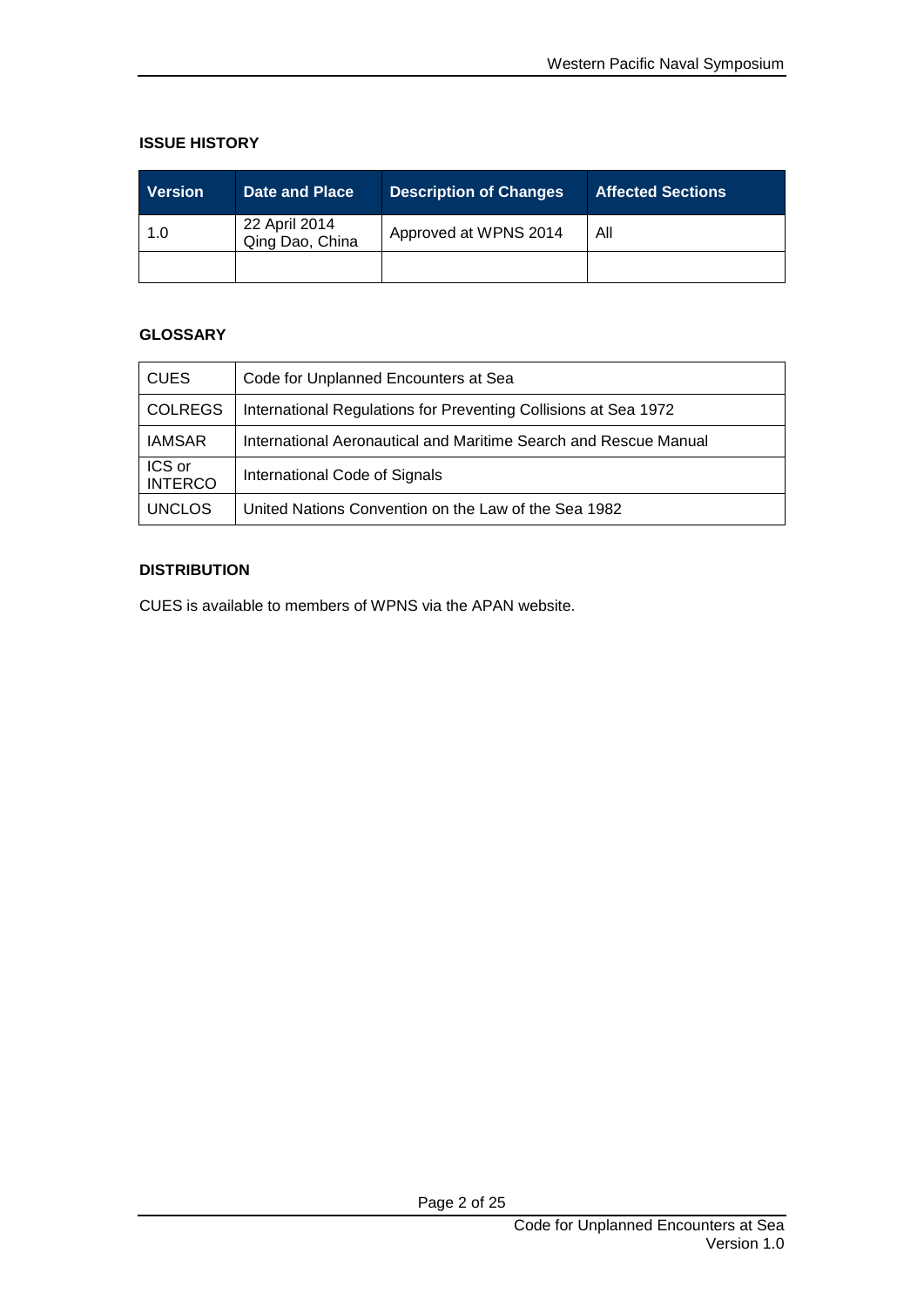# **CONTENTS**

| 1.0  |                                                 |
|------|-------------------------------------------------|
| 1.1  |                                                 |
| 1.2  |                                                 |
| 1.3  |                                                 |
| 1.4  |                                                 |
| 1.5  |                                                 |
| 1.6  |                                                 |
| 2.0  |                                                 |
| 2.1  |                                                 |
| 2.2  |                                                 |
| 2.3  |                                                 |
| 2.4  |                                                 |
| 2.5  |                                                 |
| 2.6  |                                                 |
| 2.7  |                                                 |
| 2.8  |                                                 |
| 2.9  | Interference with Command and Control Systems 9 |
| 2.10 |                                                 |
| 3.0  |                                                 |
| 3.1  |                                                 |
| 3.2  |                                                 |
| 3.3  |                                                 |
| 3.4  |                                                 |
| 3.5  |                                                 |
| 3.6  |                                                 |
| 3.7  |                                                 |
| 3.8  |                                                 |
| 3.9  |                                                 |
| 3.10 |                                                 |
| 3.11 |                                                 |
|      |                                                 |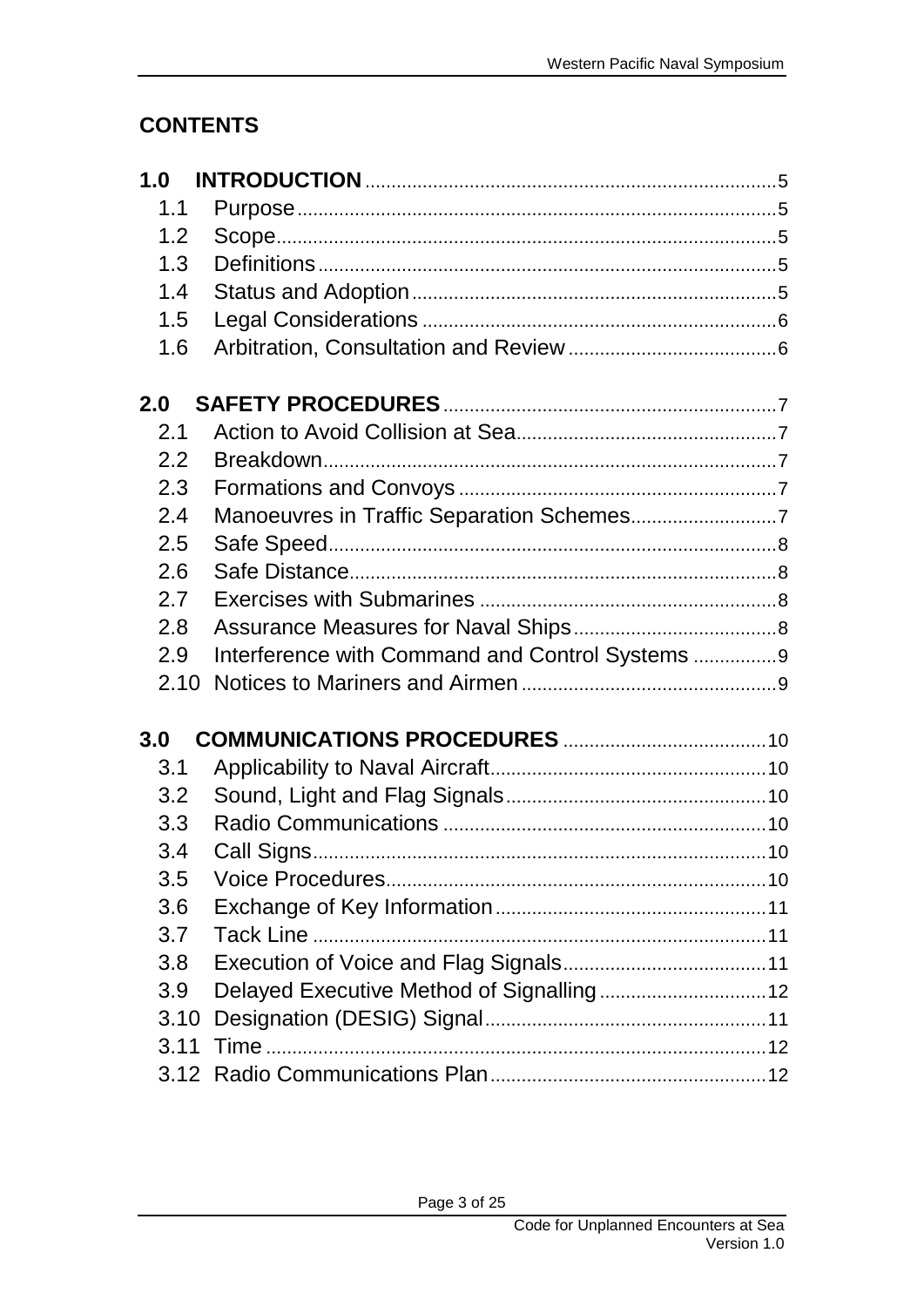| <b>ANNEX A</b>                       |  |
|--------------------------------------|--|
| ELECTED SIGNALS VOCABULARY AND BASIC |  |
|                                      |  |
|                                      |  |
|                                      |  |
|                                      |  |
|                                      |  |
|                                      |  |
|                                      |  |
|                                      |  |
|                                      |  |
|                                      |  |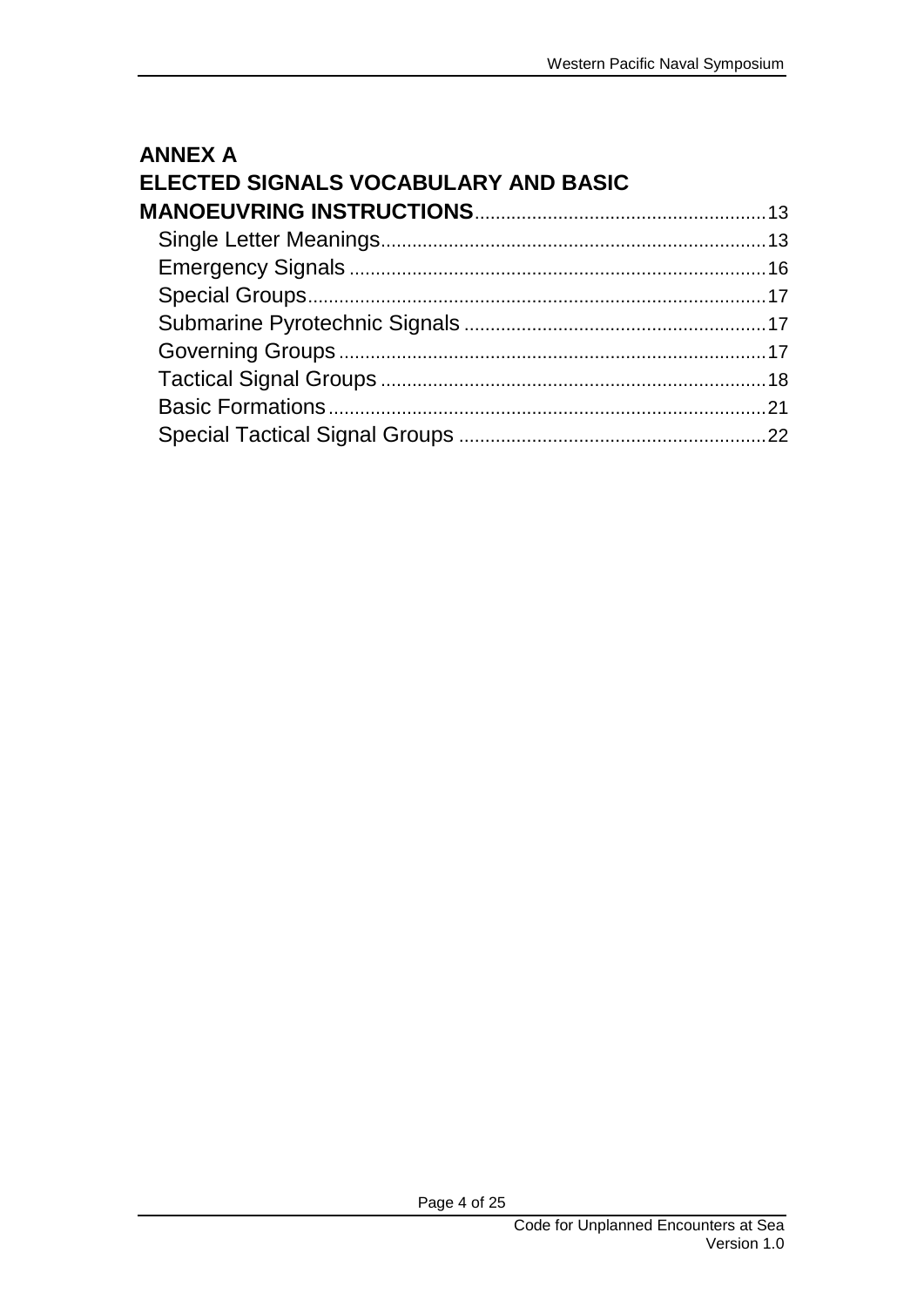# <span id="page-4-0"></span>**1.0 INTRODUCTION**

#### <span id="page-4-1"></span>**1.1 Purpose**

1.1.1 The Western Pacific Naval Symposium (WPNS) "Code for Unplanned Encounters at Sea" (CUES) offers a means by which navies may develop mutually rewarding international cooperation and transparency and provide leadership and broad-based involvement in establishing international standards in relation to the use of the sea. The document is not legally binding; rather, it's a coordinated means of communication to maximise safety at sea.

1.1.2 CUES offers safety measures and a means to limit mutual interference, to limit uncertainty, and to facilitate communication when naval ships or naval aircraft encounter each other in an unplanned manner. Units making programmed contact should use procedures agreed between their national command authorities.

#### <span id="page-4-2"></span>**1.2 Scope**

1.2.1 This document offers safety procedures, a basic communications plan and basic manoeuvring instructions for naval ships and naval aircraft during unplanned encounters at sea.

#### <span id="page-4-3"></span>**1.3 Definitions**

1.3.1 Where applicable, definitions used in CUES are those definitions found in the 1972 International Regulations for Preventing Collisions at Sea (COLREGS) and in accordance with international law.

1.3.2 An "Unplanned Encounter at Sea" occurs when naval ships or naval aircraft of one State meet casually or unexpectedly with a naval ship or naval aircraft of another State.

1.3.3 For the purposes of CUES, a "naval ship" is a descriptor that is assumed to include warships $<sup>1</sup>$ , naval auxiliaries, and submarines.</sup>

1.3.4 For the purposes of CUES, a "naval auxiliary" is a vessel, other than a warship, that is owned by or is under the exclusive control of the armed forces of a State and used for the time being on government non-commercial service. $2$  Because they are State owned or operated and used for the time being only on government non-commercial service, auxiliary vessels enjoy sovereign immunity.

1.3.5 For the purposes of CUES, a "naval aircraft" is to include helicopters, fixed wing aircraft and unmanned aerial systems or vehicles.

#### <span id="page-4-4"></span>**1.4 Status and Adoption**

1.4.1 WPNS navies that choose to adopt CUES for naval cooperation do so on a voluntary and non-binding basis. This document is also available for implementation by any navy on the same basis. A navy agreeing to utilise CUES or, alternatively, the procedures contained in it, is invited to advise the WPNS Secretariat at the next convenient opportunity.

<sup>1</sup> UNCLOS Article 29.

<sup>2</sup> See e.g. *The San Remo Manual on International Law Applicable to Armed Conflicts at Sea* at 13(h) (Louise Dowwald-Beck ed., 1995); *The Convention regarding the Regime of the Straits* (Montreux Convention 1936).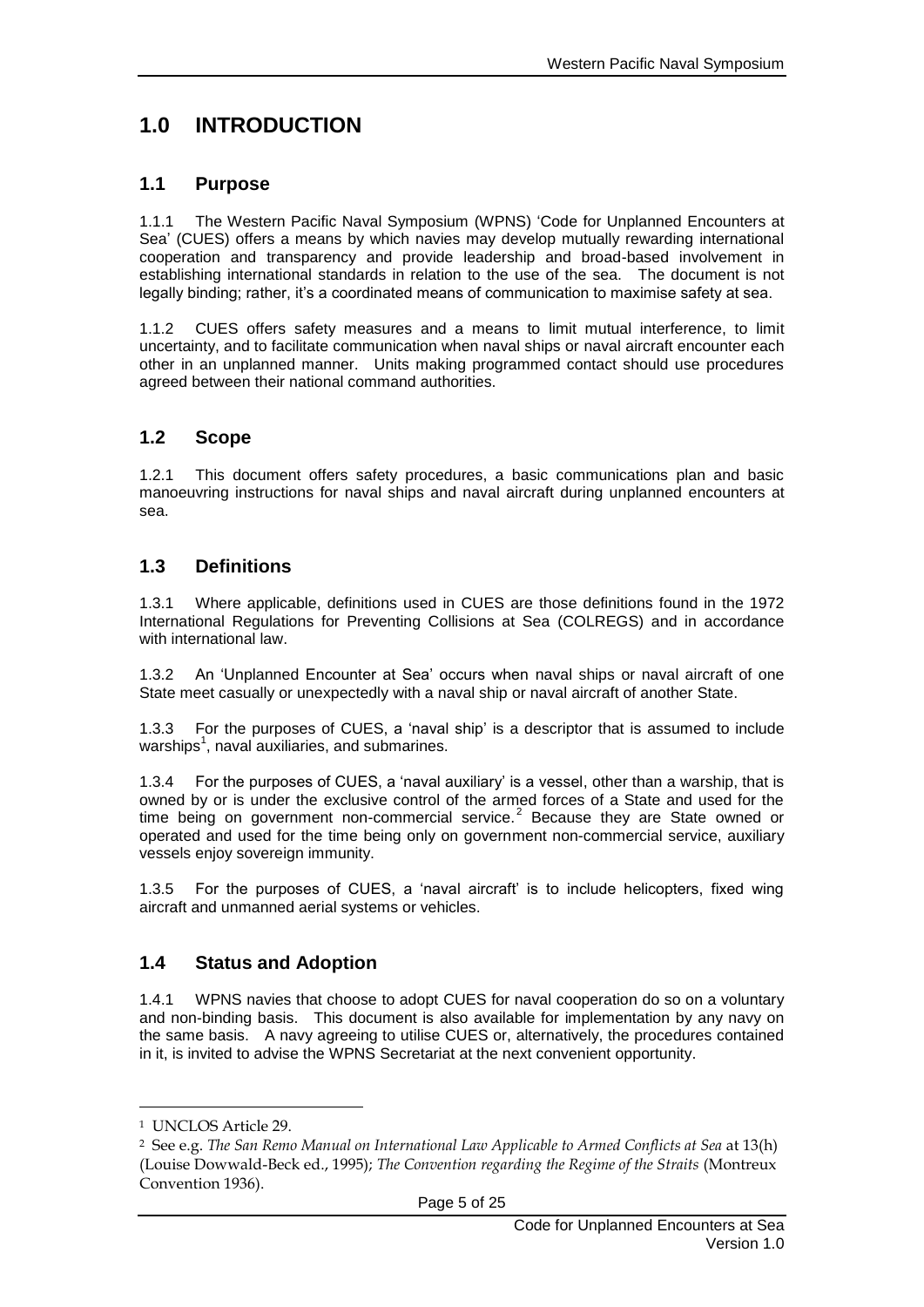1.4.2 Nothing in CUES absolves any Commander or Master (as applicable) from the consequences of any neglect of precautions to avoid collision or avoid taking any other course of action that may be required by the ordinary practice of seamen or airmen, or by the special circumstances of the case.<sup>3</sup>

#### <span id="page-5-0"></span>**1.5 Legal Considerations**

1.5.1 Naval ships and naval aircraft enjoy sovereign immunity and are therefore immune from the jurisdiction of any State other than their flag State. Flag States have exclusive jurisdiction over their sovereign-immune vessels. Any act of interference with a naval ship or naval aircraft is an infringement on the sovereignty of the flag State.

1.5.2 CUES does not supersede international civil aviation rules or rules applicable under international agreements or treaties or international law.

#### <span id="page-5-1"></span>**1.6 Arbitration, Consultation and Review**

1.6.1 The WPNS will not arbitrate disputes arising from incidents between naval ships or naval aircraft or from the use of CUES. Consideration of issues of that type are a State responsibility. CUES does not constitute an international agreement or treaty, and as such, is not legally binding under international law.

1.6.2 The WPNS will accept recommendations from any competent source for development of CUES to improve its effectiveness, examine proposals for developing higher levels of safety in maritime operations and for improvements to communications. Suggested amendments should be submitted to the WPNS Secretariat for consideration.

<sup>3</sup> COLREGS Rule 2 (a)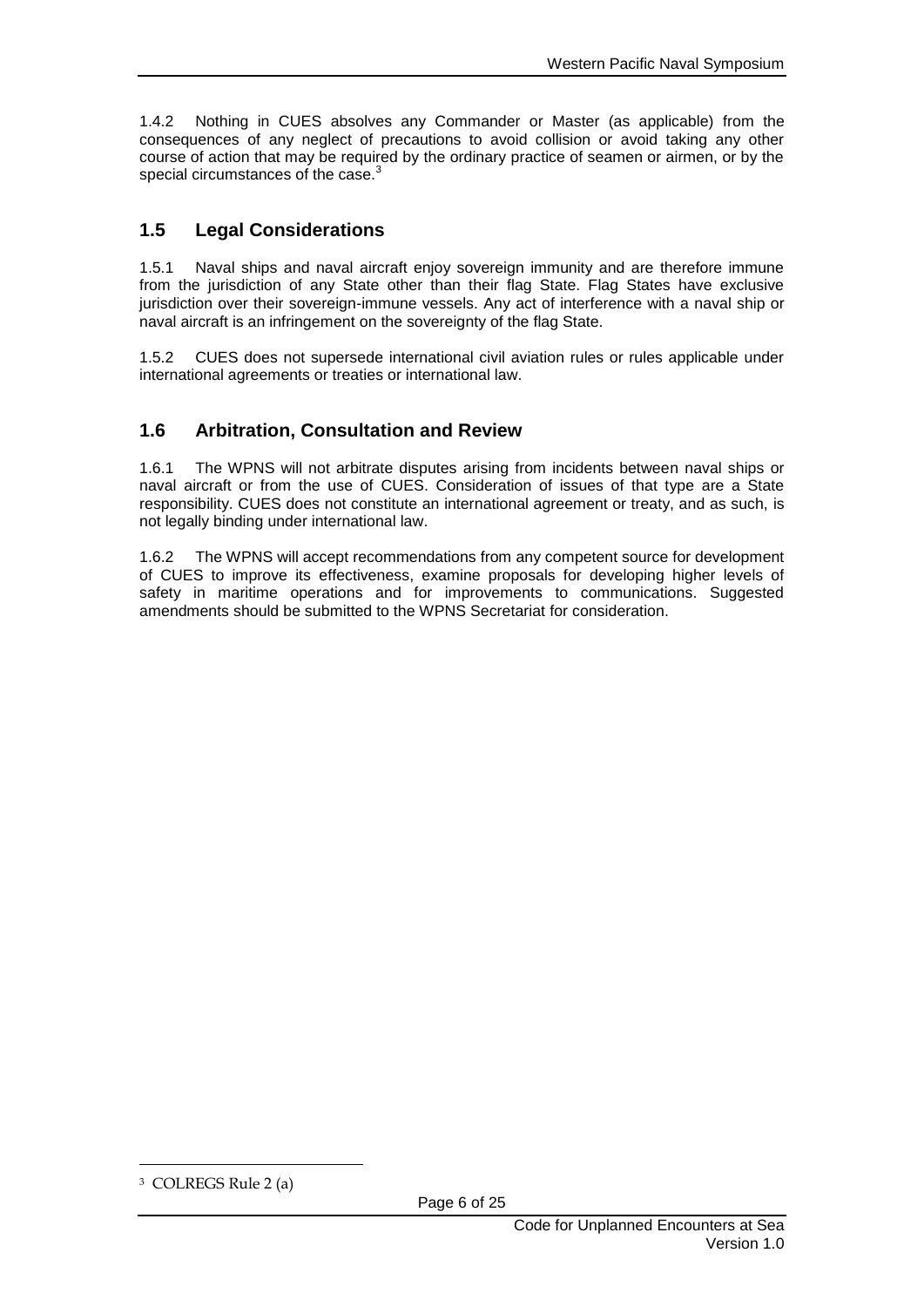# <span id="page-6-0"></span>**2.0 SAFETY PROCEDURES**

WPNS navies are expected to comply with the 1972 International Regulations for Preventing Collisions at Sea (COLREGS).

## <span id="page-6-1"></span>**2.1 Action to Avoid Collision at Sea**

2.1.1 Any action to avoid collision shall, if the circumstances of the case permit, be positive, made in ample time and with due regard to the observance of good seamanship.<sup>4</sup>

#### <span id="page-6-2"></span>**2.2 Breakdown**

2.2.1 Should a breakdown occur, such as the loss of steering control or failure of main engines, the first requirement is to avoid endangering other ships. Other ships should manoeuvre as necessary to remain clear of the disabled ship. The following steps should be undertaken by the disabled ship as rapidly as possible:

- a) Sound at least six short blasts on the whistle.
- b) By day hoist two black balls. By night show two all-round red lights in a vertical line where they can best be seen.<sup>5</sup>
- c) If turning using rudder or engines or if manoeuvring with engines, indicate the direction of the turn or the direction of application of engine power.<sup>6</sup>

#### <span id="page-6-3"></span>**2.3 Formations and Convoys**

2.3.1 Commanding Officers and Masters (as applicable) should be aware of the danger to all concerned which is caused by single naval ship approaching any vessels in formation or in convoy, so closely as to involve risk collision, or attempting to pass ahead of or through a formation or convoy. Single naval ships should adopt early measures to keep out of the way of a formation or convoy.

2.3.2 Although a single naval ship is advised to keep out of the way of a formation or convoy, this does not entitle vessels sailing in formation or convoy to do so without regard to the movements of a single vessel. Naval ships sailing in formation or convoy are to be prepared to take such action as will best avert collision.

2.3.3 Naval ships or formations meeting or operating in the vicinity of other naval ships or formations should avoid manoeuvring in a manner that would hinder the passage of the naval ships or formations encountered.

## <span id="page-6-4"></span>**2.4 Manoeuvres in Traffic Separation Schemes**

2.4.1 Manoeuvres not necessary for safe navigation should not normally be conducted so as to interrupt the flow of traffic through internationally adopted traffic separation schemes.<sup>7</sup>

<sup>4</sup> COLREGS Rule 8 (a)

<sup>5</sup> COLREGS Rule 27 (a)

<sup>6</sup> COLREGS Rules 34 (a) and (b)

<sup>7</sup> COLREGS Rule 10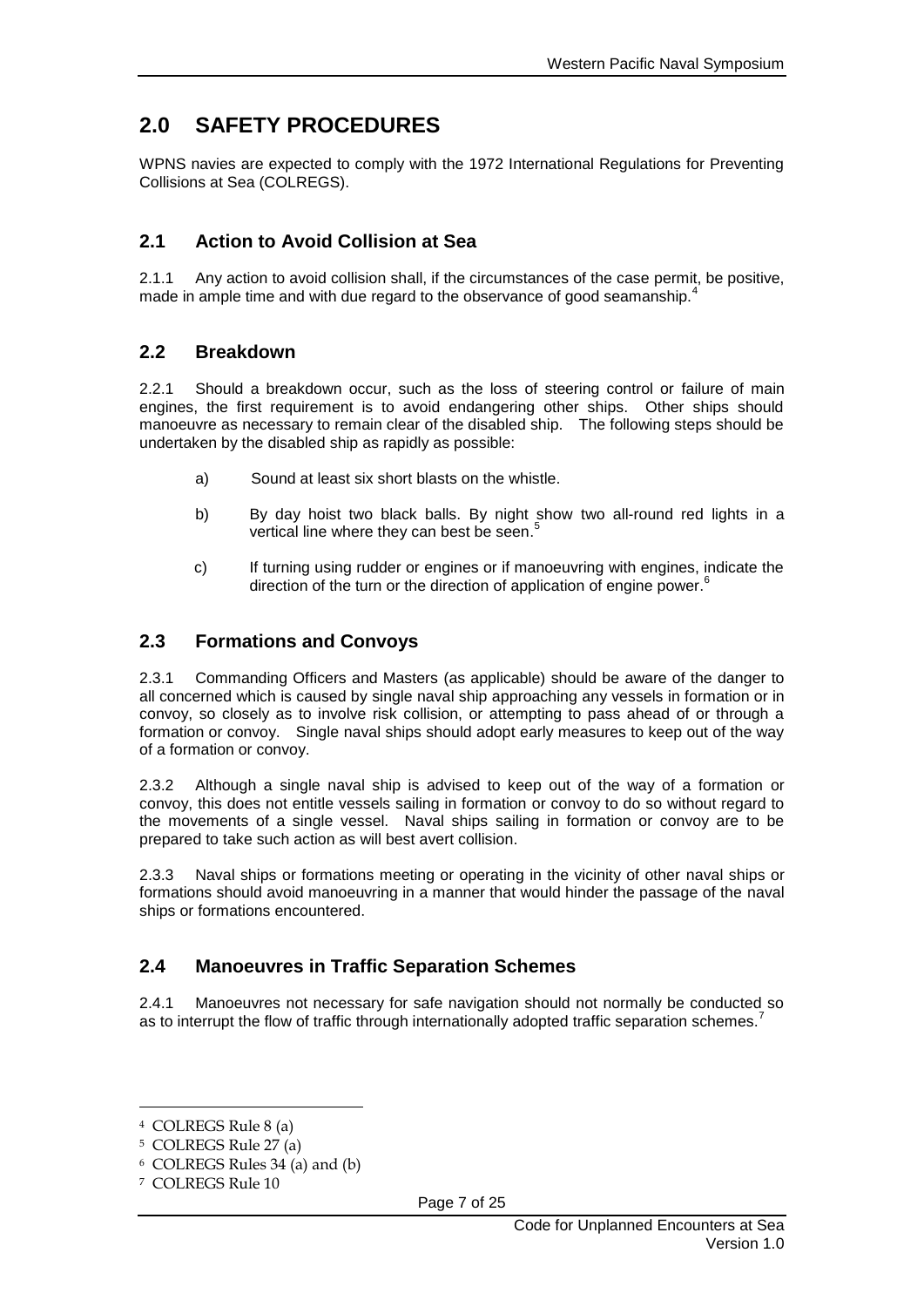## <span id="page-7-0"></span>**2.5 Safe Speed**

2.5.1 Every vessel should proceed at a safe speed so that they can take proper and effective action to avoid collision and be stopped within a distance appropriate to the prevailing circumstances and conditions.<sup>8</sup>

#### <span id="page-7-1"></span>**2.6 Safe Distance**

2.6.1 The unit of distance for the application in CUES is the nautical mile.

2.6.2 Commanding Officers and Masters (as applicable) should at all times maintain a safe separation between their vessel and those of other nations. In determining the "safe distance" between vessels the following factors shall be among those taken into consideration:

- a) the state of visibility;
- b) the traffic density including concentrations of fishing vessels;
- c) the manoeuvrability of both vessels;
- d) the state of wind, sea and current and the proximity of navigational hazards;
- e) reliability of propulsion;
- f) state of training of the crew; and
- g) understanding of the manoeuvring intentions of the other vessel.

#### <span id="page-7-2"></span>**2.7 Exercises with Submarines**

2.7.1 When conducting exercises with submarines, surface naval ships should consider the display of the appropriate signals from the International Code of Signals to indicate the presence of submarine(s) in the area.

#### <span id="page-7-3"></span>**2.8 Assurance Measures for Naval Ships**

2.8.1 Commanding Officers or Masters (as applicable) need to consider the potential ramifications before engaging in actions which could be misinterpreted. Actions the prudent commander might generally avoid include:

- a) Simulation of attacks by aiming guns, missiles, fire control radars, torpedo tubes or other weapons in the direction of vessels or aircraft encountered.
- b) Except in cases of distress, the discharge of signal rockets, weapons or other objects in the direction of vessels or aircraft encountered.
- c) Illumination of the navigation bridges or aircraft cockpits.
- d) The use of laser in such a manner as to cause harm to personnel or damage to equipment onboard vessels or aircraft encountered.
- e) Aerobatics and simulated attacks in the vicinity of ships encountered.

<sup>8</sup> COLREGS Rule 6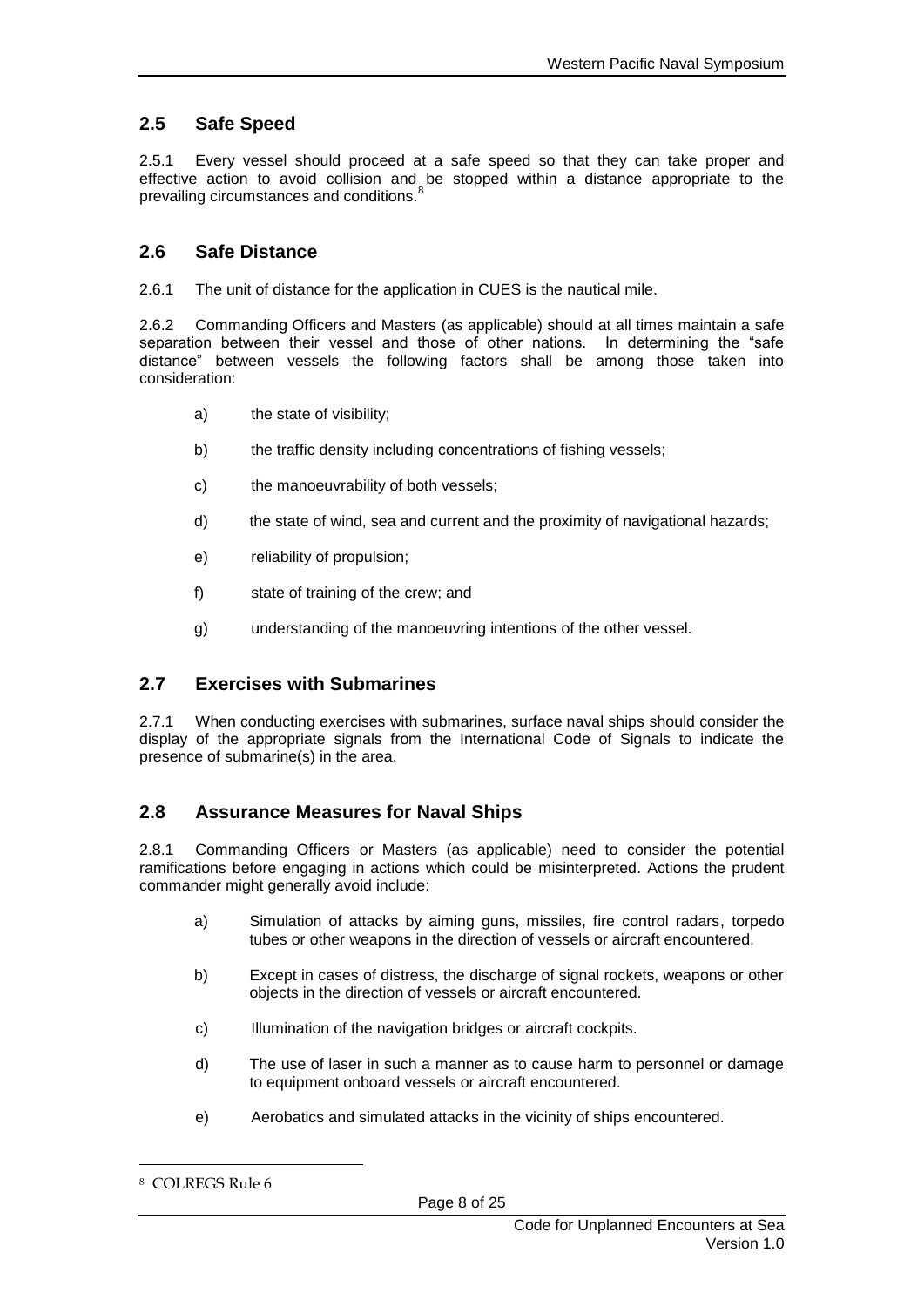#### <span id="page-8-0"></span>**2.9 Interference with Command and Control Systems**

2.9.1 Interference with command and control systems may constitute a safety hazard. If interference is detected, the source should be identified and that station be advised that interference is being experienced and be requested to isolate the source of interference.

#### <span id="page-8-1"></span>**2.10 Notices to Mariners and Airmen**

2.10.1 National authorities should provide, through the established system of radio broadcasts and information systems, warnings to mariners and airmen of any maritime activity that might represent a danger to navigation or to aircraft in flight.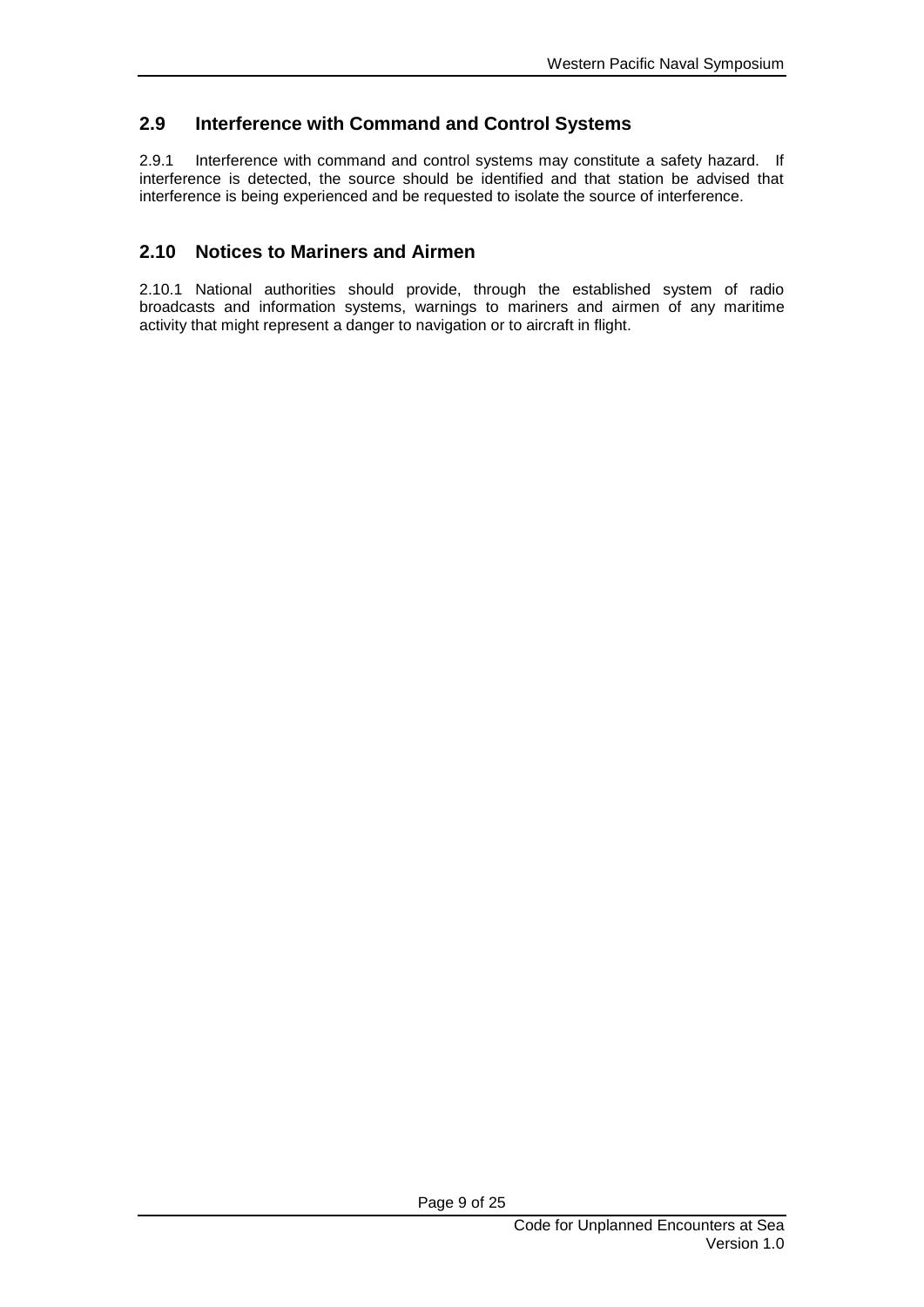# <span id="page-9-0"></span>**3.0 COMMUNICATIONS PROCEDURES**

#### <span id="page-9-1"></span>**3.1 Applicability to Naval Aircraft**

3.1.1 Naval aircraft should comply with the communications procedures set out in this document to the extent that they are able. Naval aircraft will not normally use the signal groups provided but, instead, will comply with international protocols applicable to air navigation.

#### <span id="page-9-2"></span>**3.2 Sound, Light and Flag Signals**

3.2.1 When naval ships are operating in sight of one another or in restricted visibility, such signals (flag, light, sound) as are prescribed in the International Regulations for Preventing Collisions at Sea should be used to signal intentions related to manoeuvres being undertaken in accordance with those Regulations.

3.2.2 When using flag signals from the International Code of Signals (ICS) for communications between warships, the CODE pennant should be used to indicate the source of those signals.

#### <span id="page-9-3"></span>**3.3 Radio Communications**

3.3.1 So that communications between naval ships and naval aircraft during unplanned encounters at sea are established in a timely manner and for reasons of efficiency, radio communications are the preferred method of communicating information contained in CUES.

#### <span id="page-9-4"></span>**3.4 Call Signs**

3.4.1 Individual ship call signs will be ship NAME, or HULL NUMBER, or INTERNATIONAL RADIO SIGNAL CALLSIGN. Aircraft call signs will be the aircraft INTERNATIONAL RADIO SIGNAL CALLSIGN. Ships and aircraft should also identify their nationality.

3.4.2 Where the call sign of the platform being called is unknown, it should be addressed as UNKNOWN STATION with sufficient supplementary information, for example position course and speed, to alert the station that it is being called. Units called as UNKNOWN STATION should answer using their INTERNATIONAL RADIO SIGNAL CALLSIGN.

#### <span id="page-9-5"></span>**3.5 Voice Procedures**

3.5.1 All voice communications should be conducted in ENGLISH unless otherwise agreed upon.

- 3.5.2 All messages are to include:
	- a) Addressee(s). The command or commands for whom the message is intended.
	- b) Originator. Standard terminology THIS IS followed by the INTERNATIONAL RADIO SIGNAL CALLSIGN is to be used to indicate the message originator"s identity.
	- c) Text. The message being sent, using the Selected Signals Vocabulary where possible.

Page 10 of 25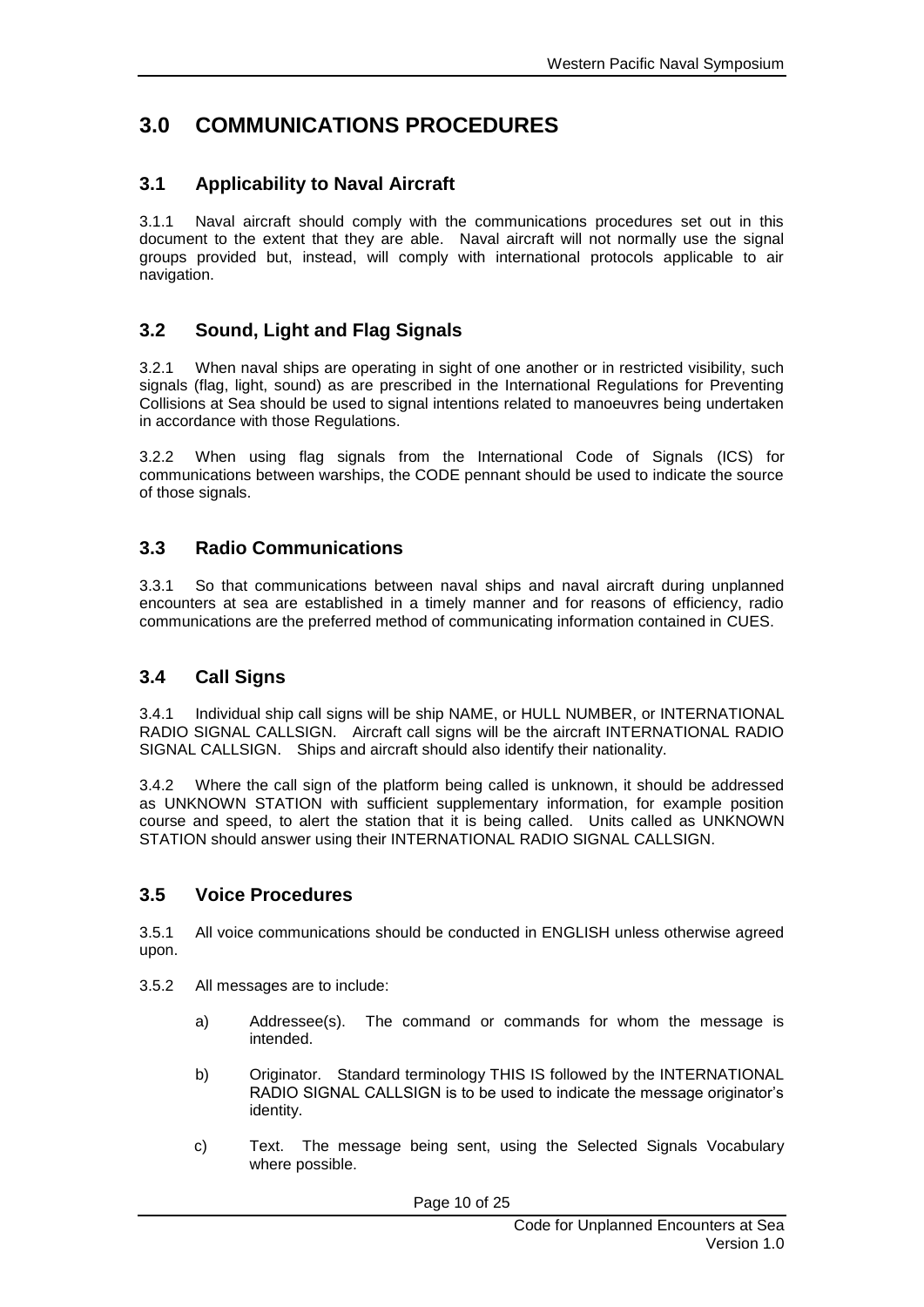- d) Over. An invitation to transmit.
- e) Out. When no reply is required.

#### <span id="page-10-0"></span>**3.6 Exchange of Key Information**

3.6.1 In the interest of safety, on making initial contact, and after exchanging identities, Commanding Officers or Masters (as applicable) may elect to deconflict movement and operations by exchanging key elements of information between forces. This information may include unit position and current manoeuvring intentions, when appropriate. The decision to exchange data is left to the Commanding Officer or Master (as applicable) and nothing in this code is meant to imply that information exchange is required.

#### <span id="page-10-1"></span>**3.7 Tack Line**

- 3.7.1 The tack line is transmitted and spoken as TACK and written as a dash. It is used:
	- a) To avoid ambiguity by separating signals or groups of numbers which if not separated could convey a different meaning to that intended, for example G Corpen 000-10.
	- b) When required by a particular signal, for example AV 26-3

#### <span id="page-10-2"></span>**3.8 Execution of Voice and Flag Signals**

3.8.1 Signals may be executed by time or by the delayed executive method.

3.8.2 When not using the delayed executive method, a time group inserted after the text indicates that the action is to be taken upon receipt, for example TA 89 TACK Time 2120 ZULU.

3.8.3 When action is to be commenced or completed at a future time and without further orders, a "T" group is to be included in the text, for example TA 89 TACK TANGO 2145 ZULU TACK Time 2120 ZULU.

## <span id="page-10-3"></span>**3.9 Delayed Executive Method of Signalling**

3.9.1 When using tactical signal groups from the Selected Signals Vocabulary and it is intended that they be carried out by executive order, the delayed executive method is to be used, leaving sufficient time available for decode to occur in receiving stations. The text is to be repeated during each transmission.

3.9.2 Preliminary. The text of the first transmission of a tactical signal group is to be prefixed with the words EXECUTE TO FOLLOW which is to be followed by the tactical group. For example: Execute to follow TURN PORT 270 I say again TURN PORT 270.

3.9.3 Executive. The text of the executive transmission of a tactical signal group is to be followed by the words STANDBY EXECUTE. For example: TURN PORT 270 Standby Execute I say again TURN PORT 270 Standby Execute.

## <span id="page-10-4"></span>**3.10 Designation (DESIG) Signal**

3.10.1 The DESIG signal is used to describe own or other forces or to indicate that the information that follows is not a signal group and is to be interpreted as spoken.

Page 11 of 25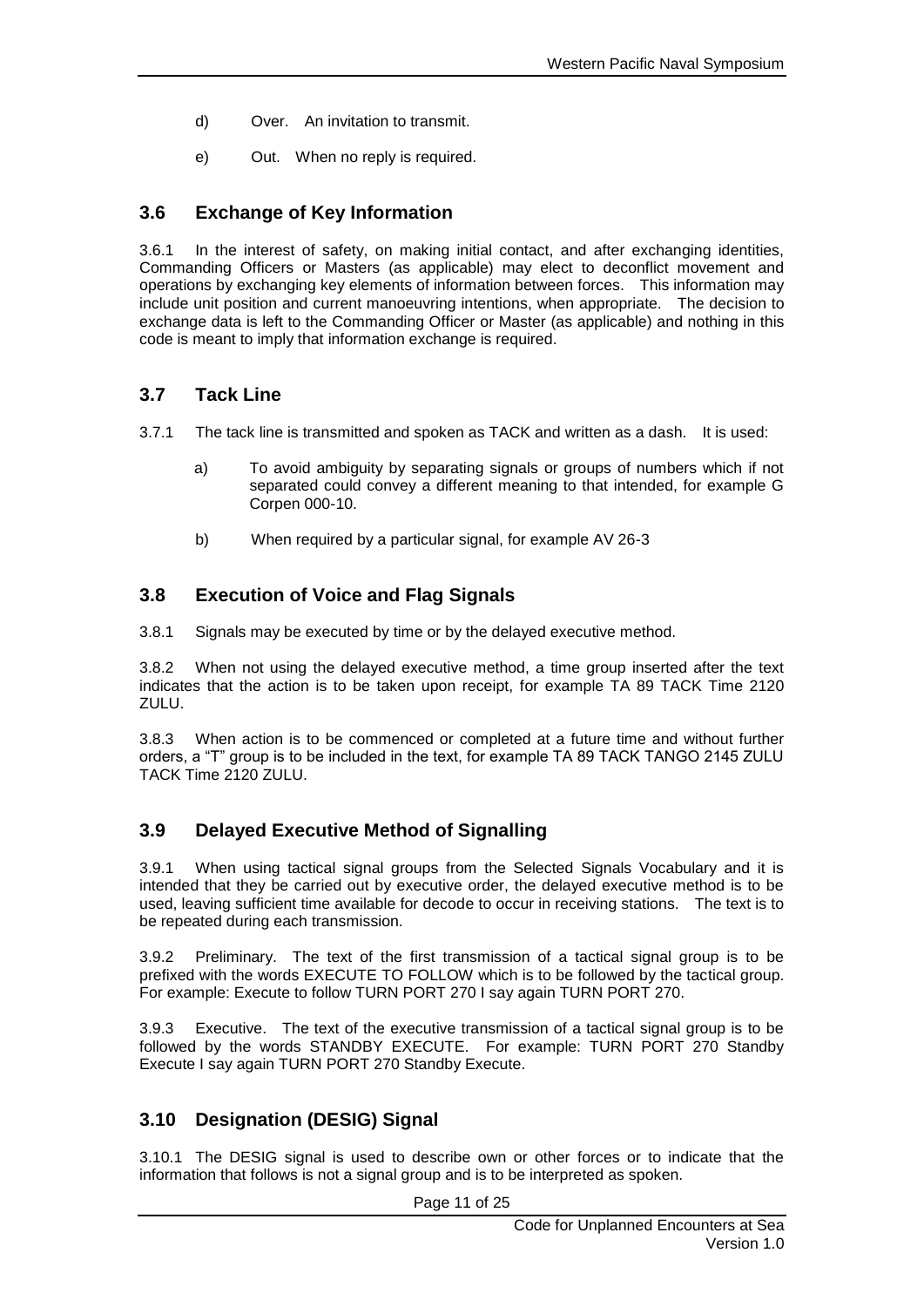#### <span id="page-11-0"></span>**3.11 Time**

3.11.1 For the purpose of CUES, times are expressed as four numbers; the first two numbers denote the hour (00-23) and the second two the minutes past the hour (00-59). Also for the purposes of CUES, time is expressed as ZULU.

3.11.2 The letter "T" (pronounced TANG GO) is used to indicate time in a signal and is positioned as follows:

- a) "T" preceding numbers signifies that action is to (or will) commence at that time, for example T2030;
- b) "T" following numbers signifies that action is to (or will) be completed at that time, for example 2130T;
- c) Number groups before and after "T" signify that action is to occur between the times indicated, for example 2030T2130; and
- d) When a signal group consists of only "T" and four numbers, it is a time check, for example T2330.

#### <span id="page-11-1"></span>**3.12 Radio Communications Plan**

#### 3.12.1 Ship to ship

| <b>PURPOSE</b> | <b>PRIMARY</b>                                | <b>SECONDARY</b>                              |
|----------------|-----------------------------------------------|-----------------------------------------------|
| Calling        | VHF Channel 16 (156.8 MHz)                    | HF 2182 KHz                                   |
| Working        | As agreed upon establishing<br>communications | As agreed upon establishing<br>communications |

#### 3.12.2 Between naval ships and naval aircraft

| <b>PURPOSE</b> | <b>PRIMARY</b>                                                  | <b>SECONDARY</b>                                                |
|----------------|-----------------------------------------------------------------|-----------------------------------------------------------------|
| Calling        | VHF 121.5 or 243 MHz                                            | HF 3023 KHz or VHF 123.45                                       |
| Working        | HF 3023 KHz or<br>As agreed upon establishing<br>communications | HF 5680 KHz or<br>As agreed upon establishing<br>communications |

#### 3.12.3 Between naval aircraft and naval ships

| <b>PURPOSE</b> | <b>PRIMARY</b>                                        | <b>SECONDARY</b>                              |
|----------------|-------------------------------------------------------|-----------------------------------------------|
| Calling        | 156.8 MHz (VHF Channel 16)<br>or VHF 121.5 or 243 MHz | HF 3023 KHz or VHF 123.45                     |
| Working        | As agreed upon establishing<br>communications         | As agreed upon establishing<br>communications |

3.12.4 When naval aircraft are operating in civil airspace or Outside Control Terminal Airspace, a designated area working frequency will be available. When naval aircraft are working within restricted airspace, the controller of that airspace will have a designated working frequency.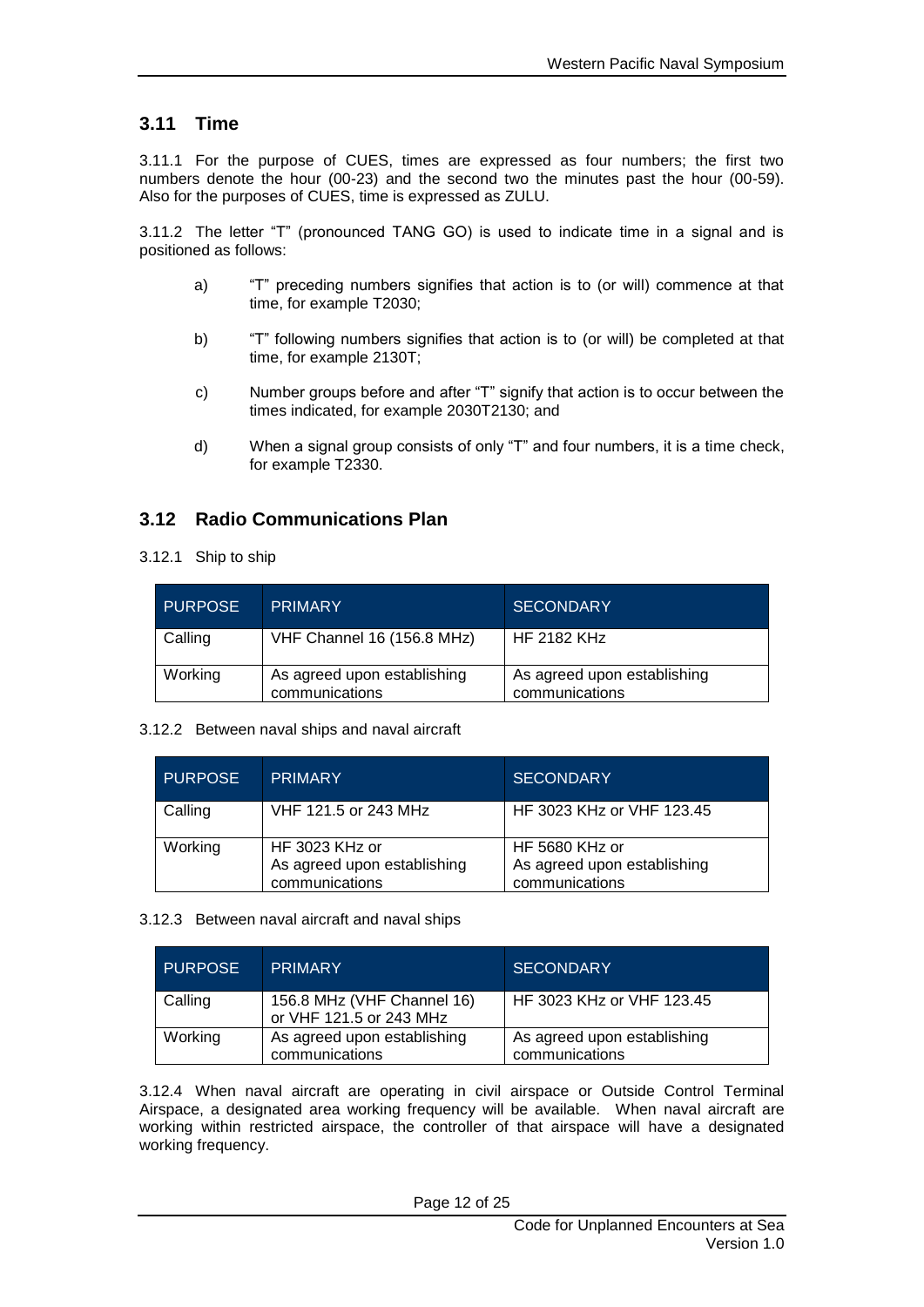# <span id="page-12-0"></span>**ANNEX A**

## <span id="page-12-1"></span>**ELECTED SIGNALS VOCABULARY AND BASIC MANOEUVRING INSTRUCTIONS**

**CAUTION:** IN THE INTERESTS OF SAFETY AND EFFICIENCY, IT IS NOT NECESSARY THAT THESE GROUPS BE USED FOR COMMUNICATIONS PURPOSES

#### <span id="page-12-2"></span>**Single Letter Meanings**

These signals are not to be confused with the International Code of Signals.

| <b>CODE WORD</b> |                    | <b>PRONUNCIATION</b>                        | SINGLE LETTER MEANING                                                                                                                                                                                                                                                                                                                                                                                                          |
|------------------|--------------------|---------------------------------------------|--------------------------------------------------------------------------------------------------------------------------------------------------------------------------------------------------------------------------------------------------------------------------------------------------------------------------------------------------------------------------------------------------------------------------------|
|                  |                    | The bold-faced<br>syllables are<br>stressed |                                                                                                                                                                                                                                                                                                                                                                                                                                |
|                  | <b>USED IN ALL</b> | <b>USED IN ALL</b>                          | WHEN SPOKEN OVER RADIO CIRCUITS,                                                                                                                                                                                                                                                                                                                                                                                               |
|                  | <b>SIGNALLING</b>  | <b>SIGNALLING</b>                           | PRECEDED BY "FLAG" TO INDICATE SINGLE                                                                                                                                                                                                                                                                                                                                                                                          |
|                  |                    |                                             | <b>LETTER MEANING</b>                                                                                                                                                                                                                                                                                                                                                                                                          |
| Α                | Alfa               | AL FAH                                      | Divers or friendly explosive ordnance personnel down                                                                                                                                                                                                                                                                                                                                                                           |
| B                | <b>Bravo</b>       | <b>BRAV VOH</b>                             | <b>Weapons practice</b><br>a. at the dip - on range between phases<br>b. close up - firing has commenced<br>c. hauled down - firing is completed<br>Fuelling or transferring explosives or inflammable<br>materials<br>a. at the dip - have temporarily stopped<br>delivering/receiving<br>b. close up - fuel, explosives or inflammable materials<br>are being transferred<br>c. hauled down - transfer/delivery is completed |
| C                | Charlie            | CHAR LEE (or<br>SHAR LEE)                   | Affirmative, yes or permission granted                                                                                                                                                                                                                                                                                                                                                                                         |
| D                | Delta              | <b>DELL TAH</b>                             | Reserved                                                                                                                                                                                                                                                                                                                                                                                                                       |
| Е                | Echo               | <b>ECK OH</b>                               | Reserved                                                                                                                                                                                                                                                                                                                                                                                                                       |
| F                | Foxtrot            | <b>FOKS TROT</b>                            | <b>Flight operations</b><br>a. at the dip - I am ready to operate fixed-wing aircraft<br>when wind conditions are suitable<br>b. dipped after being close up - flight operations have<br>been delayed temporarily<br>c. close up - I am operating fixed-wing aircraft<br>d. hauled down - fixed wing flying operations<br>completed                                                                                            |
| G                | Golf               | <b>GOLF</b>                                 | a. This ship is guide<br>b. "G" followed by tack and callsign - ship indicated is<br>guide                                                                                                                                                                                                                                                                                                                                     |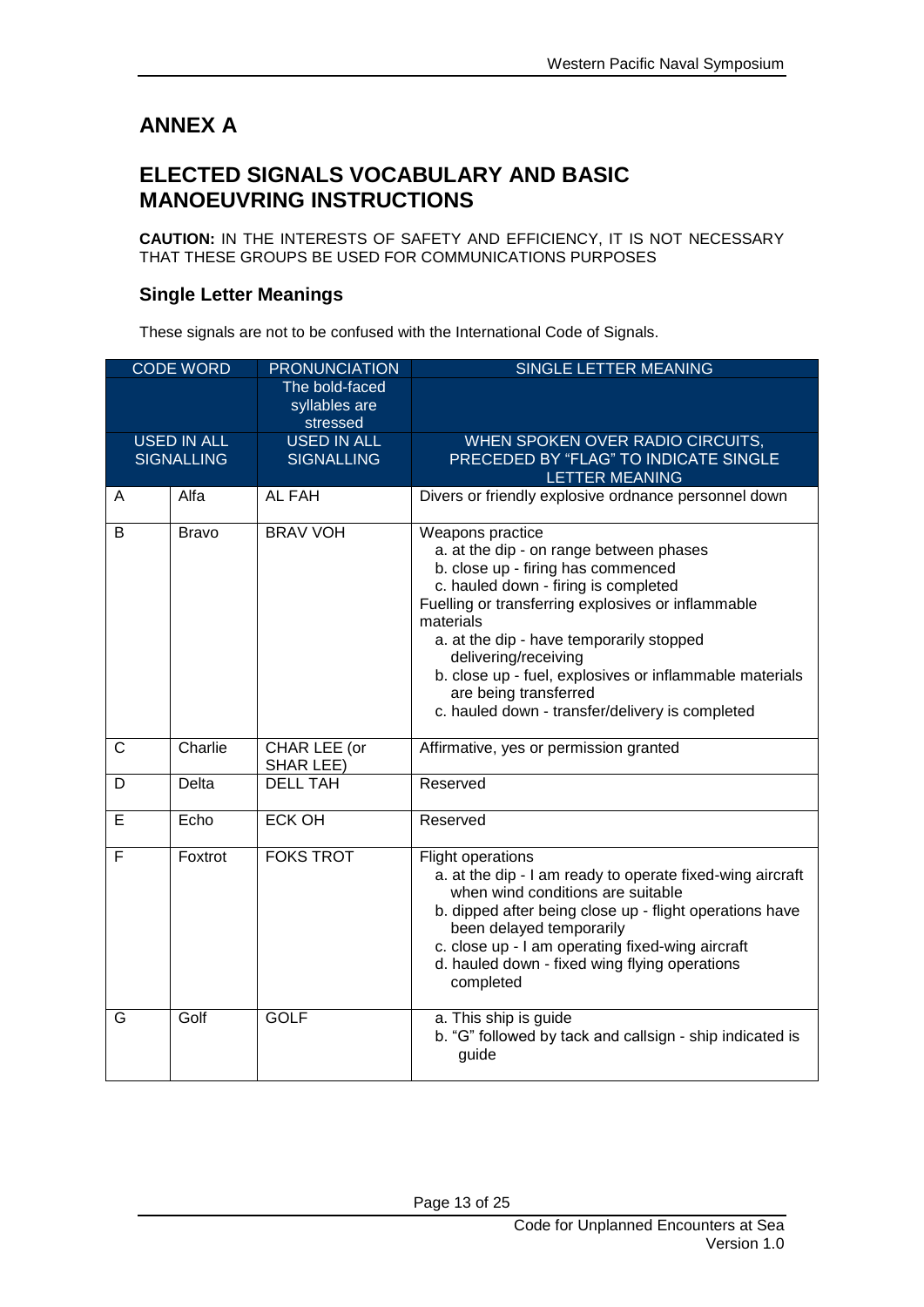| H            | Hotel          | <b>HOH TELL</b>    | <b>Helicopter operations</b>                                                                             |
|--------------|----------------|--------------------|----------------------------------------------------------------------------------------------------------|
|              |                |                    | a. at the dip - I am ready to operate helicopters when<br>wind conditions are suitable                   |
|              |                |                    | b. dipped after being close up - helicopter operations                                                   |
|              |                |                    | have been temporarily delayed                                                                            |
|              |                |                    | c. close up - I am operating helicopters                                                                 |
|              |                |                    | d. hauled down - helicopter operations completed                                                         |
|              | India          | IN DEE AH          | I am going alongside                                                                                     |
|              |                |                    | a. at the dip - I am preparing to receive/come                                                           |
|              |                |                    | alongside                                                                                                |
|              |                |                    | b. close up - I am ready to receive/come alongside<br>c. hauled down - first line is secured             |
| J            | <b>Juliett</b> | <b>JEW LEE ETT</b> | Reserved                                                                                                 |
|              |                |                    |                                                                                                          |
| Κ            | Kilo           | <b>KEY LOH</b>     | Personnel working aloft or over the side                                                                 |
| L            | Lima           | <b>LEE MAH</b>     | Radiation hazard. Do not approach within  yards of                                                       |
|              |                |                    | this unit or unit indicated without first obtaining positive                                             |
|              |                |                    | clearance to do so<br>1. 200 yards                                                                       |
|              |                |                    | 2.500 yards                                                                                              |
|              |                |                    | 3. 3, 000 yards                                                                                          |
| M            | Mike           | <b>MIKE</b>        | When not underway - Medical duty ship.<br>I have                                                         |
|              |                |                    | medical and dental duty                                                                                  |
|              |                |                    | a. M1 - I have medical guard duty                                                                        |
|              |                |                    | b. M2 - I have dental guard duty                                                                         |
|              |                |                    | While conducting flying operations - Disregard my                                                        |
|              |                |                    | movements                                                                                                |
| $\mathsf{N}$ | November       | NO VEM BER         | Your movements are not understood                                                                        |
|              |                | <b>OSS CAH</b>     |                                                                                                          |
| O            | Oscar          |                    | Man overboard                                                                                            |
| P            | Papa           | PAH PAH            | Reserved                                                                                                 |
| Q            | Quebec         | <b>KEH BECK</b>    | All boats belonging to this ship (or boats addressed)                                                    |
|              |                |                    | should return to this ship immediately                                                                   |
| R            | Romeo          | <b>ROW ME OH</b>   | Replenishing or transferring abeam method                                                                |
|              |                |                    | a. I am steady on course and speed and am ready to                                                       |
|              |                |                    | receive/come alongside on side indicated<br>b. close up - I am ready for approach/am commencing          |
|              |                |                    | approach                                                                                                 |
|              |                |                    | c. hauled down - messenger is in hand                                                                    |
|              |                |                    |                                                                                                          |
|              |                |                    | Replenishing or transferring by the astern method                                                        |
|              |                |                    | a. at the dip - I am steady on course and speed and<br>am ready to stream hose on quarter indicated/I am |
|              |                |                    | ready to close and take the hose                                                                         |
|              |                |                    | b. close up - I am ready for your approach/I am                                                          |
|              |                |                    | commencing approach                                                                                      |
|              |                |                    | c. hauled down - hose is on deck of receiving ship                                                       |
| S            | Sierra         | SEE AIR RAH        | Signal flying is for flaghoist drill only                                                                |
| Τ            | Tango          | <b>TANG GO</b>     | Reserved                                                                                                 |
|              |                |                    |                                                                                                          |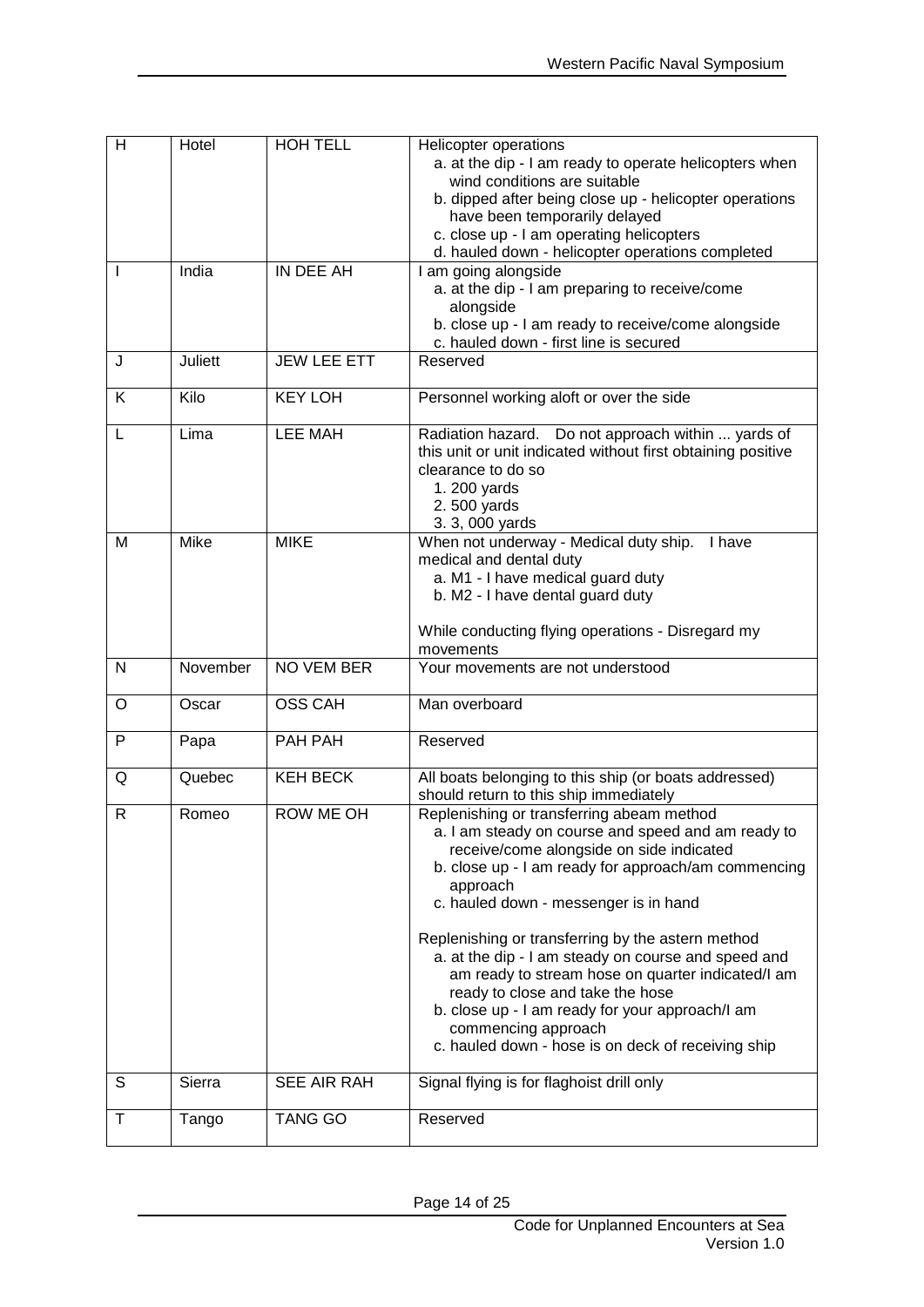| $\overline{\mathsf{U}}$ | Uniform                        | YOU NEE FORM<br>(or OO NEE | Anchoring<br>a. at the dip - anchor let go (PORT or STBD may be                                 |
|-------------------------|--------------------------------|----------------------------|-------------------------------------------------------------------------------------------------|
|                         |                                | FORM)                      | used to indicate which anchor)                                                                  |
|                         |                                |                            | b. close up - chain cable veered to required length<br>c. hauled down - chain cable secured     |
|                         |                                |                            | Mooring                                                                                         |
|                         |                                |                            | a. at the dip - anchor let go (PORT or STBD may be                                              |
|                         |                                |                            | used to indicate which anchor)                                                                  |
|                         |                                |                            | b. close up - chain cable modified                                                              |
|                         |                                |                            | c. hauled down - chain cable secured                                                            |
|                         |                                |                            | Weighing<br>a. at the dip - I am heaving in or unmooring (PORT or                               |
|                         |                                |                            | STBD may be used)                                                                               |
|                         |                                |                            | b. close up - anchor aweigh                                                                     |
|                         |                                |                            | c. hauled down - I am ready to proceed                                                          |
| V                       | Victor                         | <b>VIK TAH</b>             | Streaming and recovering equipment                                                              |
|                         |                                |                            | a. close up - I am streaming or recovering towed<br>acoustic devices not including minesweeping |
|                         |                                |                            | equipment                                                                                       |
|                         |                                |                            | b. hauled down - equipment streamed/recovered                                                   |
| W                       | Whiskey                        | <b>WISS KEY</b>            | Reserved                                                                                        |
| X                       | X-ray                          | <b>ECKS RAY</b>            | Reserved                                                                                        |
| Y                       | Yankee                         | YANG KEY                   | Reserved                                                                                        |
| Z                       | Zulu                           | <b>ZOO LOO</b>             | Reserved                                                                                        |
| 0                       | <b>ZERO</b>                    | <b>ZAY ROH</b>             | Guard                                                                                           |
|                         |                                |                            | a. by boats - I am guard mail duty boat                                                         |
|                         |                                |                            | b. I have military guard duty                                                                   |
| $\mathbf{1}$            | <b>ONE</b>                     | <b>WUN</b>                 | Reserved                                                                                        |
| $\overline{2}$          | <b>TWO</b>                     | <b>TOO</b>                 | Reserved                                                                                        |
| 3                       | <b>THREE</b>                   | <b>TREE</b>                | Reserved                                                                                        |
| 4                       | <b>FOUR</b>                    | FOH WER                    | Reserved                                                                                        |
| 5                       | <b>FIVE</b>                    | <b>FIVE</b>                | Breakdown<br>I have a breakdown or am not under control                                         |
| 6                       | SIX                            | $\overline{S}$             | Towing operations                                                                               |
|                         |                                |                            | Identifying flag for towing operations                                                          |
| $\overline{7}$          | <b>SEVEN</b>                   | <b>SAY VEN</b>             | Reserved                                                                                        |
| 8                       | <b>EIGHT</b>                   | <b>ATE</b>                 | Boat signal                                                                                     |
| 9                       | <b>NINE</b>                    | NI NER                     | Reserved                                                                                        |
| $\bullet$               | <b>DECIMAL</b><br><b>POINT</b> | DAY SEE MAL                | Decimal point                                                                                   |
| <b>INT</b>              | <b>INTERROG</b>                | INT AIR OG AH              | Signal not understood                                                                           |
|                         | <b>ATIVE</b>                   | <b>TEEV</b>                |                                                                                                 |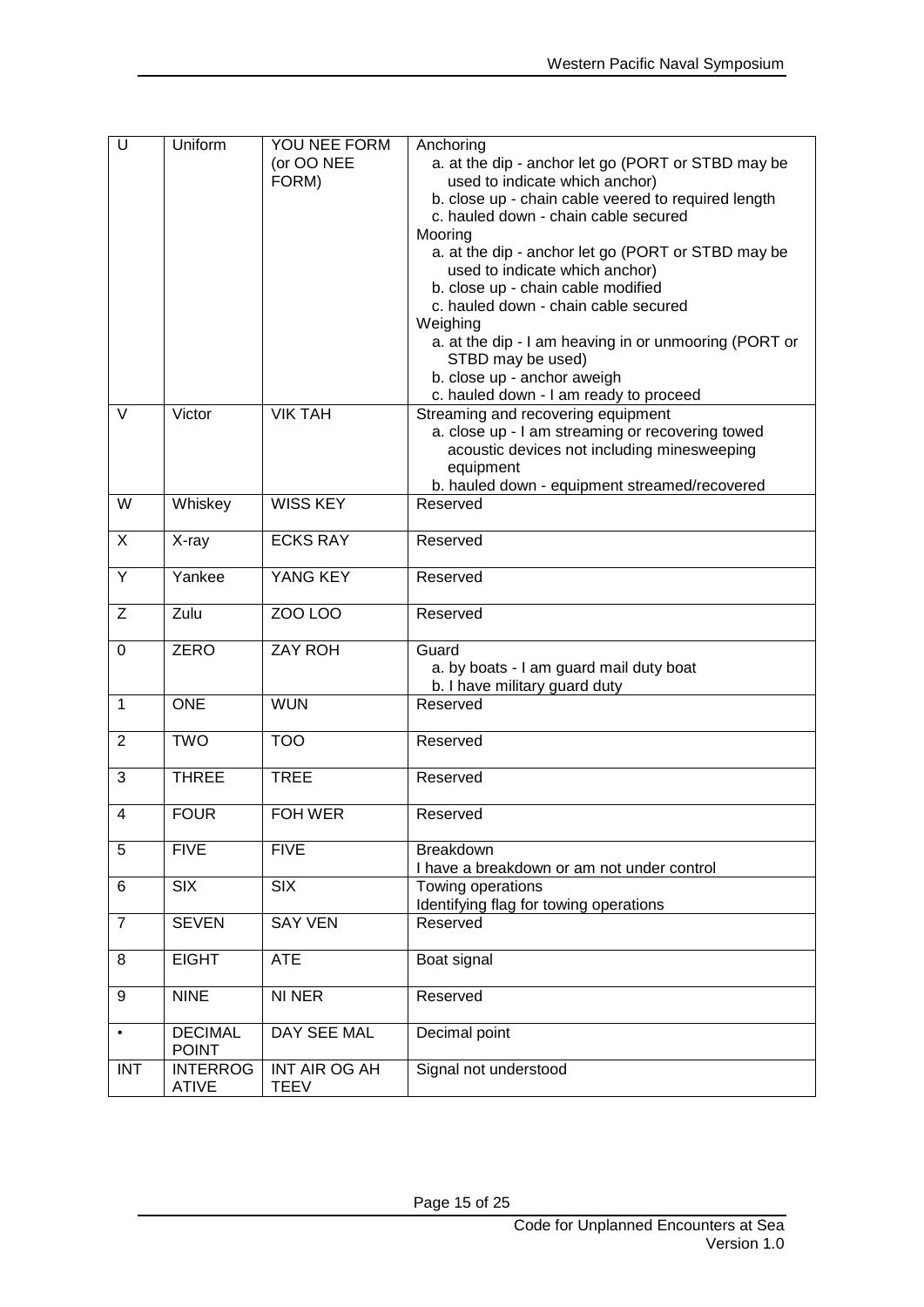## <span id="page-15-0"></span>**Emergency Signals**

| <b>Emergency Alarm Signals</b>                    |                                                                                                                                                                                                 |  |
|---------------------------------------------------|-------------------------------------------------------------------------------------------------------------------------------------------------------------------------------------------------|--|
| <b>EMERGENCY (000 to 359)</b>                     | Attention is drawn to danger or emergency on true bearing  from<br>this ship or ship indicated.                                                                                                 |  |
| <b>EMERGENCY (PORT or</b><br>STARBOARD) (0 to 18) | Attention is called to danger or emergency on relative bearing<br>indicated in tens of degrees from this ship or ship indicated.                                                                |  |
| <b>EMERGENCY C</b>                                | Collision course. You are on a collision course with me. Keep clear.                                                                                                                            |  |
| <b>EMERGENCY D</b>                                | Collision. This ship or ship indicated has been in a collision                                                                                                                                  |  |
| <b>EMERGENCY F</b>                                | I have an aircraft landing in an emergency                                                                                                                                                      |  |
| <b>EMERGENCY H</b>                                | Helicopter Emergency. I have a helicopter landing in an emergency.                                                                                                                              |  |
| <b>EMERGENCY P</b>                                | Fire. This ship or ship indicated has a fire on board (of type )<br>1. Ordinary combustible materials<br>2. Oil substance<br>3. Electrical<br>4. Hazardous material (such as magnesium, flares) |  |
| <b>EMERGENCY U</b>                                | Danger. You are standing into danger                                                                                                                                                            |  |
| <b>Emergency Action Signals</b>                   |                                                                                                                                                                                                 |  |
| <b>EMERGENCY1</b>                                 | Avoiding action. Take individual avoiding action.                                                                                                                                               |  |
| <b>EMERGENCY 4</b>                                | Cease fire. Do not fire.                                                                                                                                                                        |  |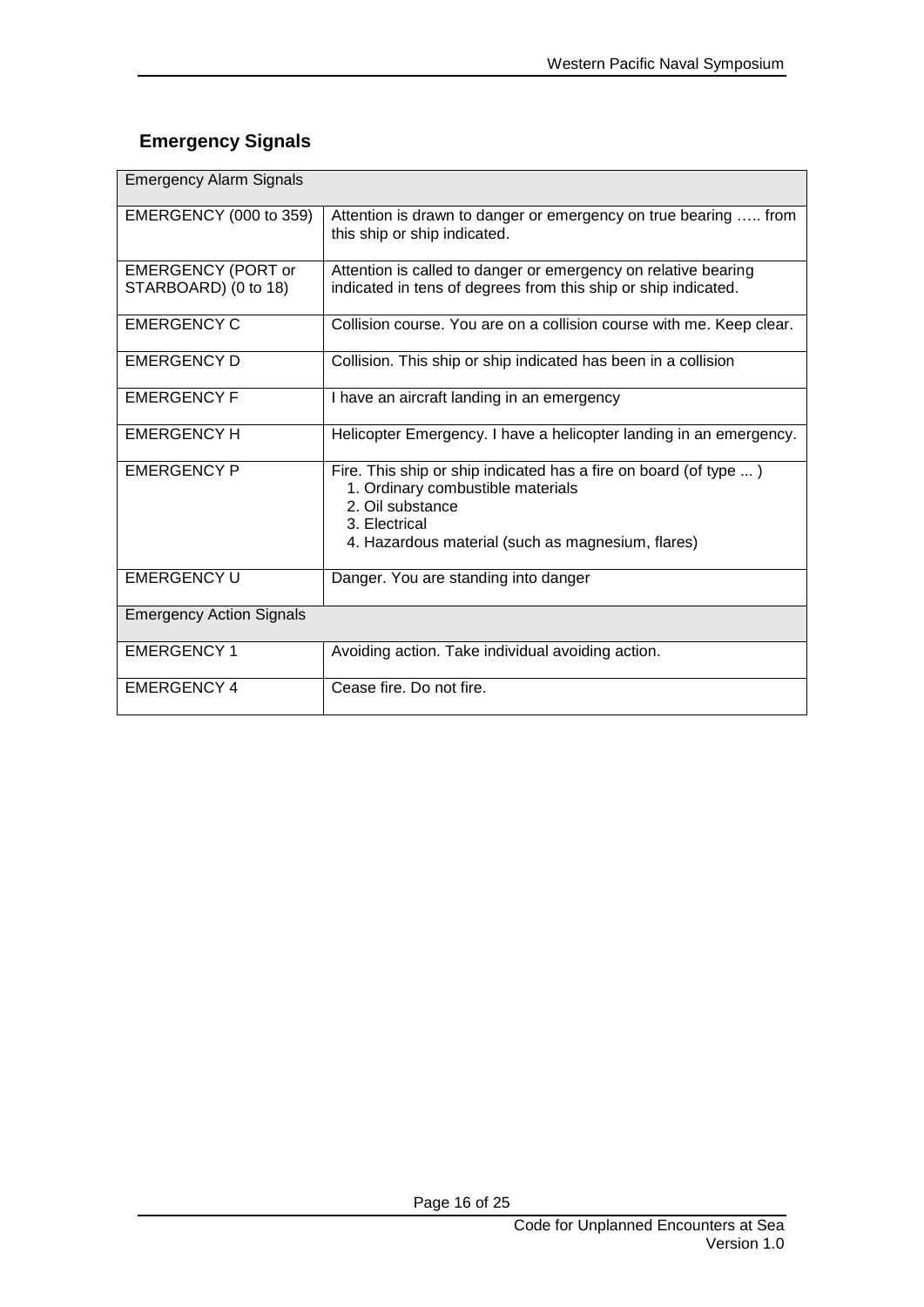#### <span id="page-16-0"></span>**Special Groups**

| SIGNAL     | <b>USED BY</b> | <b>MEANING</b>                                                                   |
|------------|----------------|----------------------------------------------------------------------------------|
| I CODE NE2 | Any ship       | You should proceed with great caution;<br>submarines are exercising in this area |

#### <span id="page-16-1"></span>**Submarine Pyrotechnic Signals**

| SIGNAL                                                                                                                    | <b>MEANING</b>                                                                                                                                                        |  |
|---------------------------------------------------------------------------------------------------------------------------|-----------------------------------------------------------------------------------------------------------------------------------------------------------------------|--|
| RED Grenade or<br><b>Emergency Identification</b><br>Signal                                                               | Submarine in serious trouble and will surface<br>Emergency.<br>immediately if possible. Ships are to clear the area<br>immediately and stand by to render assistance. |  |
| YELLOW or WHITE smoke<br>or flare                                                                                         | Submarine coming to the surface or periscope depth.<br>Ships<br>are to clear the immediate vicinity and maintain cavitation<br>speed.                                 |  |
| <b>GREEN</b> flare                                                                                                        | Submarine simulated attack signal.                                                                                                                                    |  |
| Note: If an UNEXPECTED signal other than GREEN is sighted by ASW units, they are to<br>anticipate an emergency surfacing. |                                                                                                                                                                       |  |

#### <span id="page-16-2"></span>**Governing Groups**

| <b>SIGNAL</b> | <b>MEANING</b>                                                       |
|---------------|----------------------------------------------------------------------|
| BA            | Action is being carried out (or I am)                                |
| BB            | Action completed (or I have)                                         |
| BC            | I recommend                                                          |
| <b>BD</b>     | Report time you will be ready (to )                                  |
| BE            | Report when ready (to )                                              |
| BF            | Ready (to ) (at )                                                    |
| BG            | My present intention is to                                           |
| BI            | Action is not being carried out (or I am not)                        |
| BJ            | If you desire                                                        |
| BK            | When you desire                                                      |
| BL            | When ready                                                           |
| BU            | Unable $(to \dots)$                                                  |
| BX            | Indicates the end of a series of groups governed by governing group. |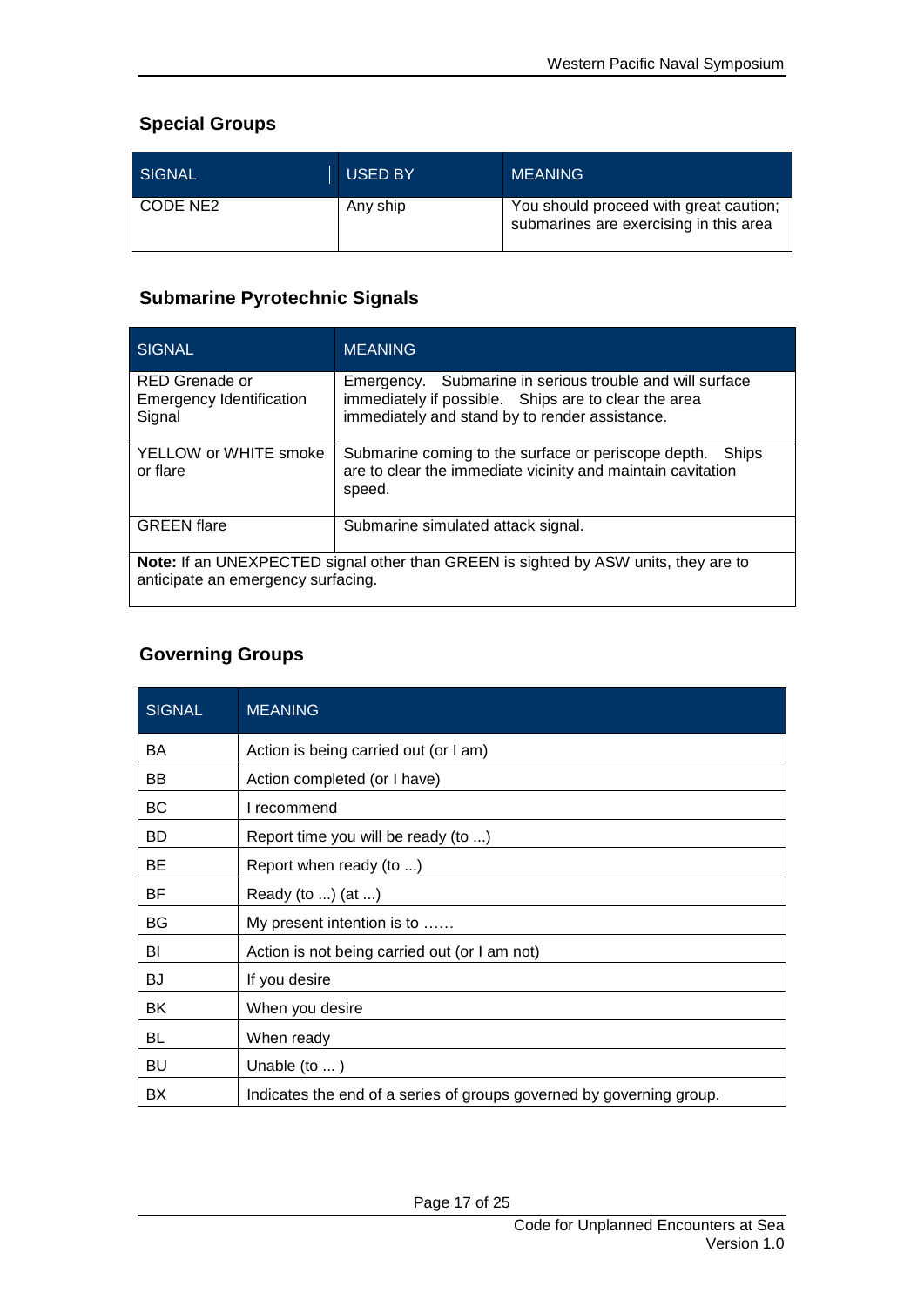## <span id="page-17-0"></span>**Tactical Signal Groups**

| FORM (FORMATION) SIGNALS              |                                                                                                                                                               |
|---------------------------------------|---------------------------------------------------------------------------------------------------------------------------------------------------------------|
| FORM (PORT OR STARBOARD)<br>(0 to 18) | Form on a line of bearing on a relative bearing in tens of<br>degrees (0 to 18) from the guide or ship indicated on the<br>present course or course indicated |
| FORM (000 to 359)                     | Form on a line of bearing on a true bearing from the guide or<br>ship indicated on the present course or course indicated                                     |
| <b>Information Signals</b>            |                                                                                                                                                               |
| <b>B FORM</b>                         | Force is in formation number  (this unit or unit(s) indicated is<br>(are) occupying station(s) indicated.                                                     |
| G FORM                                | Guide of is  (in station  or bearing  from this unit or unit<br>indicated distance of  miles.)                                                                |

| <b>STATION SIGNALS</b>                   |                                                                                                                                                                                           |
|------------------------------------------|-------------------------------------------------------------------------------------------------------------------------------------------------------------------------------------------|
| <b>Action Signals</b>                    |                                                                                                                                                                                           |
| STATION (PORT OR<br>STARBOARD) (0 to 18) | Take station on a relative bearing in tens of degrees from the<br>guide or ship indicated at standard distance (or at a distance<br>of  miles)                                            |
| STATION (000 to 359)                     | Take station on a true bearing indicated from the guide or<br>ship indicated at standard distance (or at a distance of<br>miles)                                                          |
| <b>STATION F</b>                         | Sequence<br>1. Assume sequence number<br>Assume sequence number  and true action accordingly.                                                                                             |
| <b>STATION R</b>                         | Report when you are in station                                                                                                                                                            |
| <b>Information Signals</b>               |                                                                                                                                                                                           |
| A STATION                                | In station. This unit (or unit indicated) is in station.                                                                                                                                  |
| <b>B STATION</b>                         | Unable to keep station. This unit (or unit indicated) is unable to<br>keep station or carry out movements directed (due to )<br>1. Breakdown<br>2. Engineering restrictions<br>3. Weather |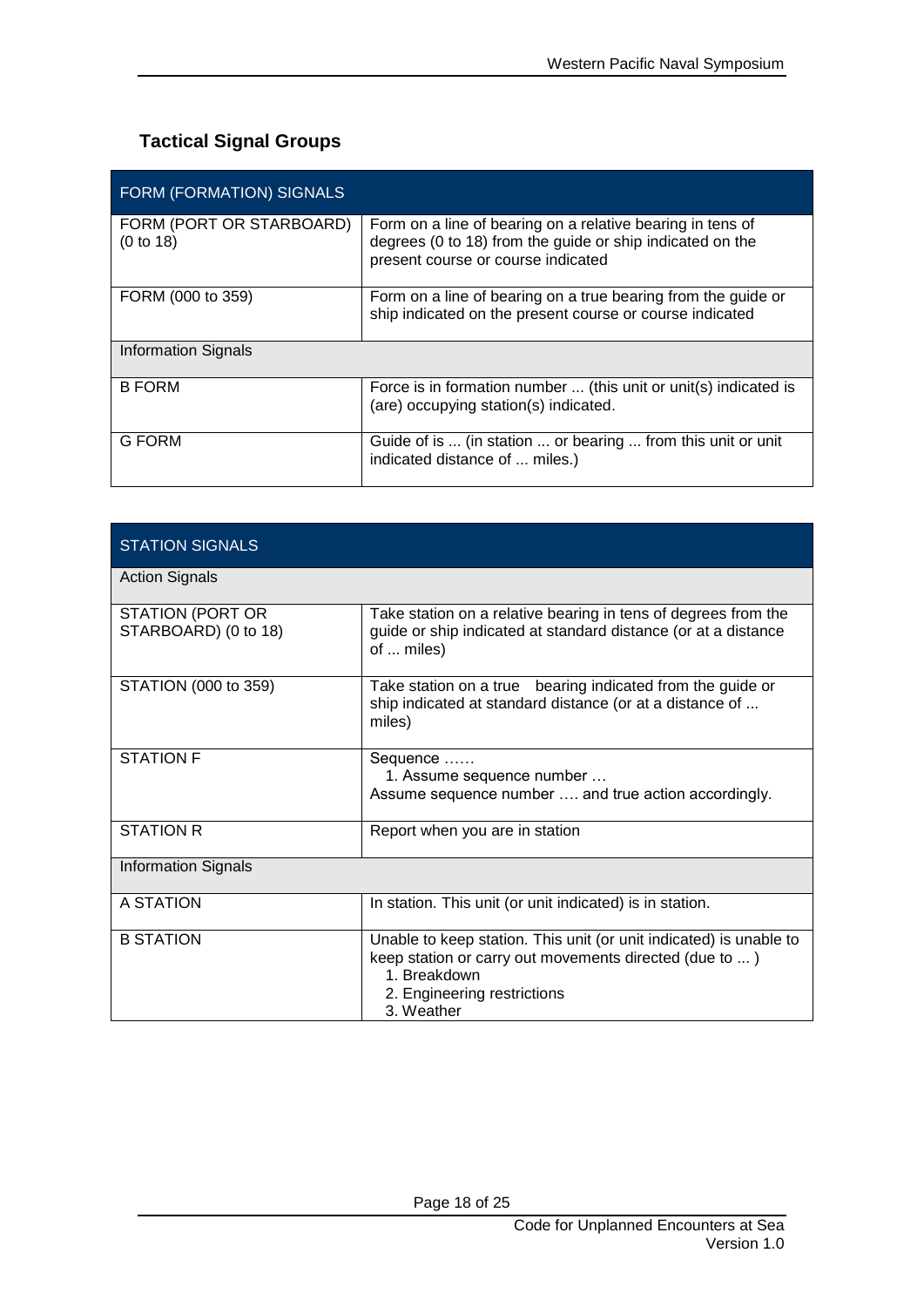| <b>TURN SIGNALS</b>        |                                                                   |  |
|----------------------------|-------------------------------------------------------------------|--|
| <b>Action Signals</b>      |                                                                   |  |
| TURN (PORT OR STARBOARD)   | Turn together in the direction indicated, the number of tens of   |  |
| (1 to 36)                  | degrees indicated                                                 |  |
| TURN (PORT OR STARBOARD)   | Turn together in the direction indicated, to the course indicated |  |
| $(000 \text{ to } 359)$    |                                                                   |  |
| <b>CORPEN C</b>            | Stop the turn. Stead on course                                    |  |
| <b>Information Signals</b> |                                                                   |  |
| J TURN                     | Formation course and speed for joining as indicated               |  |
|                            | (b). Guide unit                                                   |  |
|                            | (c). Base course                                                  |  |
|                            | (d). Speed                                                        |  |
|                            | (m). Next alteration of base course is likely to be to            |  |
|                            | $(course) \dots$ at $(time) \dots$                                |  |
|                            | Example: J TURN 270-10: Formation course and speed for            |  |
|                            | joining is 270° true at speed 10 knots                            |  |

| <b>CORPEN (COURSE) SIGNALS</b> |                                                                  |
|--------------------------------|------------------------------------------------------------------|
| <b>Action Signals</b>          |                                                                  |
| <b>INT CORPEN</b>              | What is your course and speed?                                   |
| <b>CORPEN</b>                  | Alter course by Corpen in the direction indicated, the number    |
| (PORT OR STARBOARD) (1 to      | of tens of degrees indicated                                     |
| 18)                            |                                                                  |
| <b>CORPEN</b>                  | Alter course by Corpen in the direction indicated, to the course |
| (PORT OR STARBOARD) (000       | indicated                                                        |
| to 359)                        |                                                                  |
| <b>CORPEN C</b>                | Stop the turn. Steady on course                                  |
| <b>CORPENE</b>                 | Steer safety course                                              |
| <b>CORPENU</b>                 | Maintain present course (or course ) (until )                    |
| <b>Information Signals</b>     |                                                                  |
| <b>B CORPEN</b>                | Base course is                                                   |
| <b>E CORPEN</b>                | Safety course is                                                 |
| <b>G CORPEN</b>                | Guide's course is  (or is altering to ) Guide's speed is         |
| <b>K CORPEN</b>                | Course is                                                        |
| <b>M CORPEN</b>                | My (or unit indicated) course is  My speed is                    |
| <b>X CORPEN</b>                | I am about to alter course to port or starboard as indicated (   |
| (PORT OR STARBOARD)            | tens of degrees) (or to course )                                 |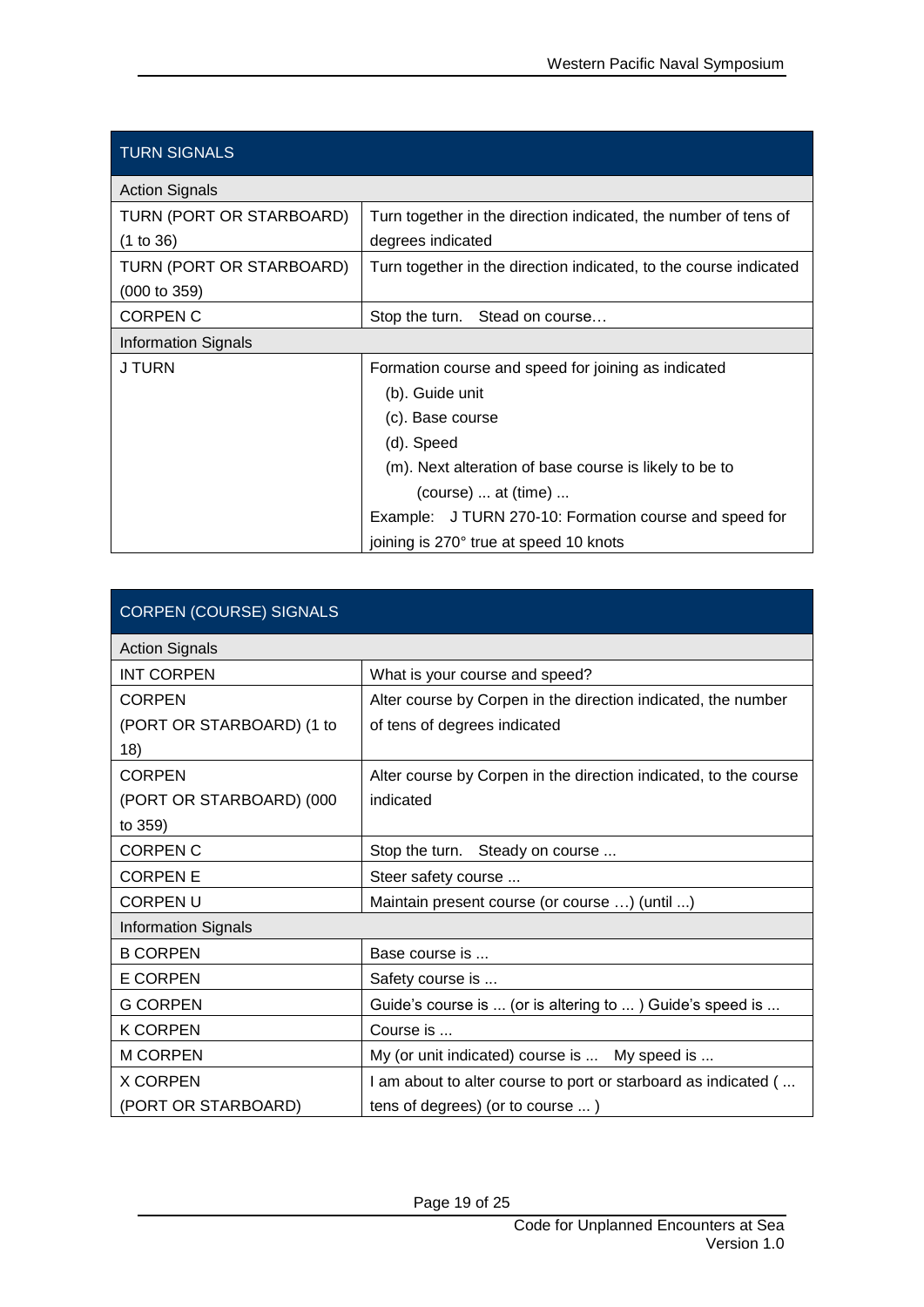| <b>SPEED SIGNALS</b>       |                                                           |
|----------------------------|-----------------------------------------------------------|
| <b>Action Signals</b>      |                                                           |
| <b>INT SPEED</b>           | What is your speed?                                       |
| <b>SPEED</b>               | Guide proceed at speed , other ships proceed as necessary |
|                            | to maintain station.                                      |
| <b>SPEED H</b>             | Proceed at speed                                          |
| <b>SPEED S</b>             | Stop engines                                              |
| <b>Information Signals</b> |                                                           |
| <b>B SPEED</b>             | Base speed is                                             |
| <b>G SPEED</b>             | Guide's speed is                                          |
| M SPEED                    | My (or unit indicated) speed is                           |
| S SPEED                    | Stationing speed is                                       |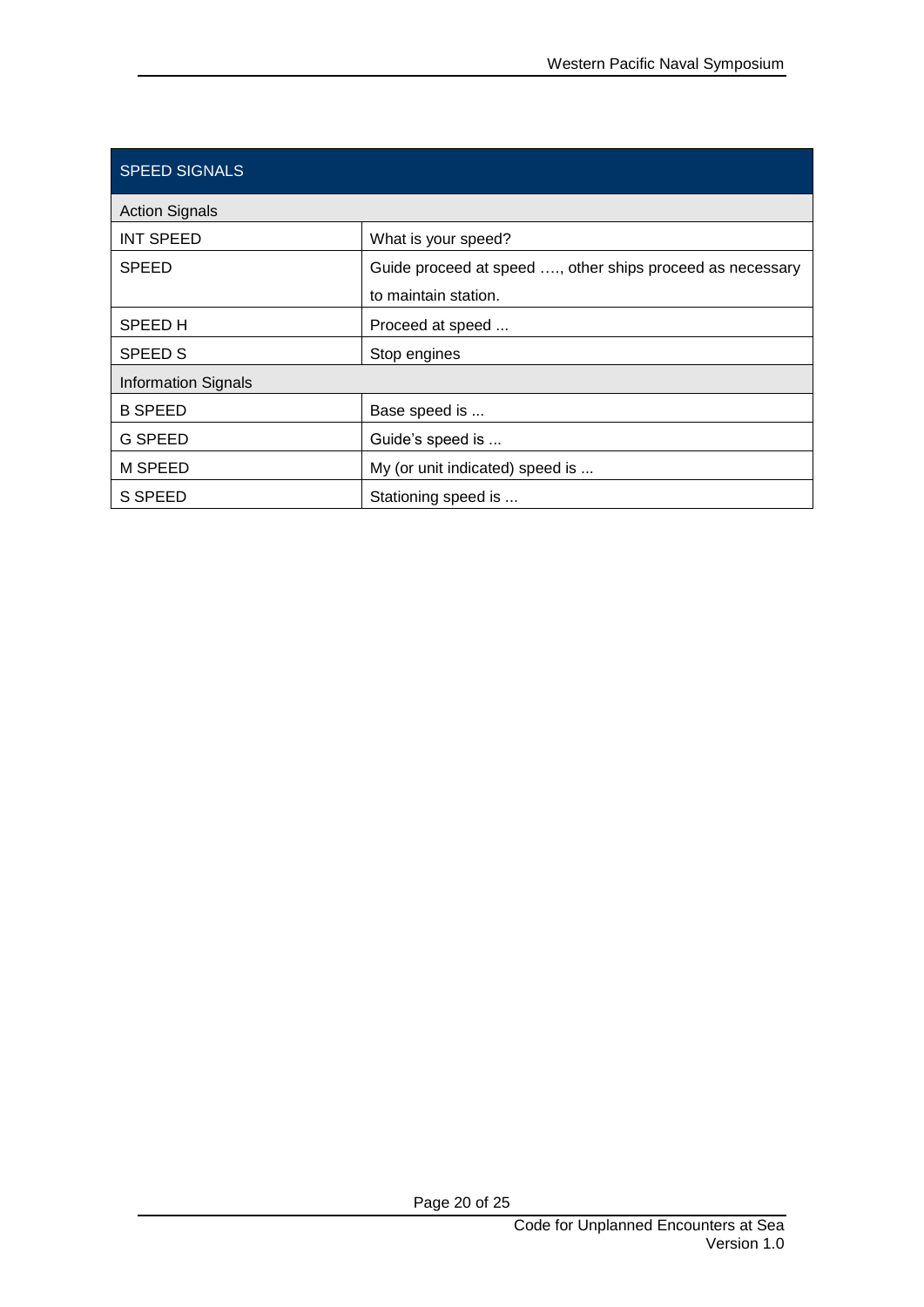## <span id="page-20-0"></span>**Basic Formations**

**Column**. In a column formation ships are formed in line, bow to stern, with station 1 the lead ship in the line. Subsequent stations in the line are directly astern station 1 and are numbered sequentially (stations 2, 3, 4, and so on). The bearing between stations in the line is the same as the course of the column formation. The distance between stations in the column will be signalled by the Officer Conducting or Scheduling the Exercise. The guide may be assigned any station in the column. Note that station numbers may not always correspond with sequence numbers.

**Line abreast.** In the line abreast formation ships are formed in a line, beam to beam, with station 1 at the end of the line. If stations 2, 3, 4 and so on are to starboard of station 1, the formation is line abreast to starboard. If stations 2, 3, 4 and so on are to port of station 1, the formation is line abreast to port. The bearing between stations in the line is perpendicular to the course of the line abreast formation. The distance between stations in the column will be signalled by the Officer Conducting or Scheduling the Exercise. The guide may be assigned any station in the column. Note that station numbers may not always correspond with sequence numbers.

**Line of bearing**. In a line of bearing formation ships are formed in a line with station 1 at the end of the line. Subsequent stations (2, 4, 4 and so on) are aligned along the designated line of bearing. The bearing may be designated as either a true bearing from station 1 using the signal FORM (000-359) and the true bearing from station 1. The bearing may also be relative to the course of the formation using the signal FORM (PORT or STARBOARD) and the relative number of degrees in tens of degrees (0-18). The distance between stations in the column will be signalled by the Officer Conducting or Scheduling the Exercise. The guide may be assigned any station in the line. Note that station numbers may not always correspond with sequence numbers.



Figure 1: Typical Formations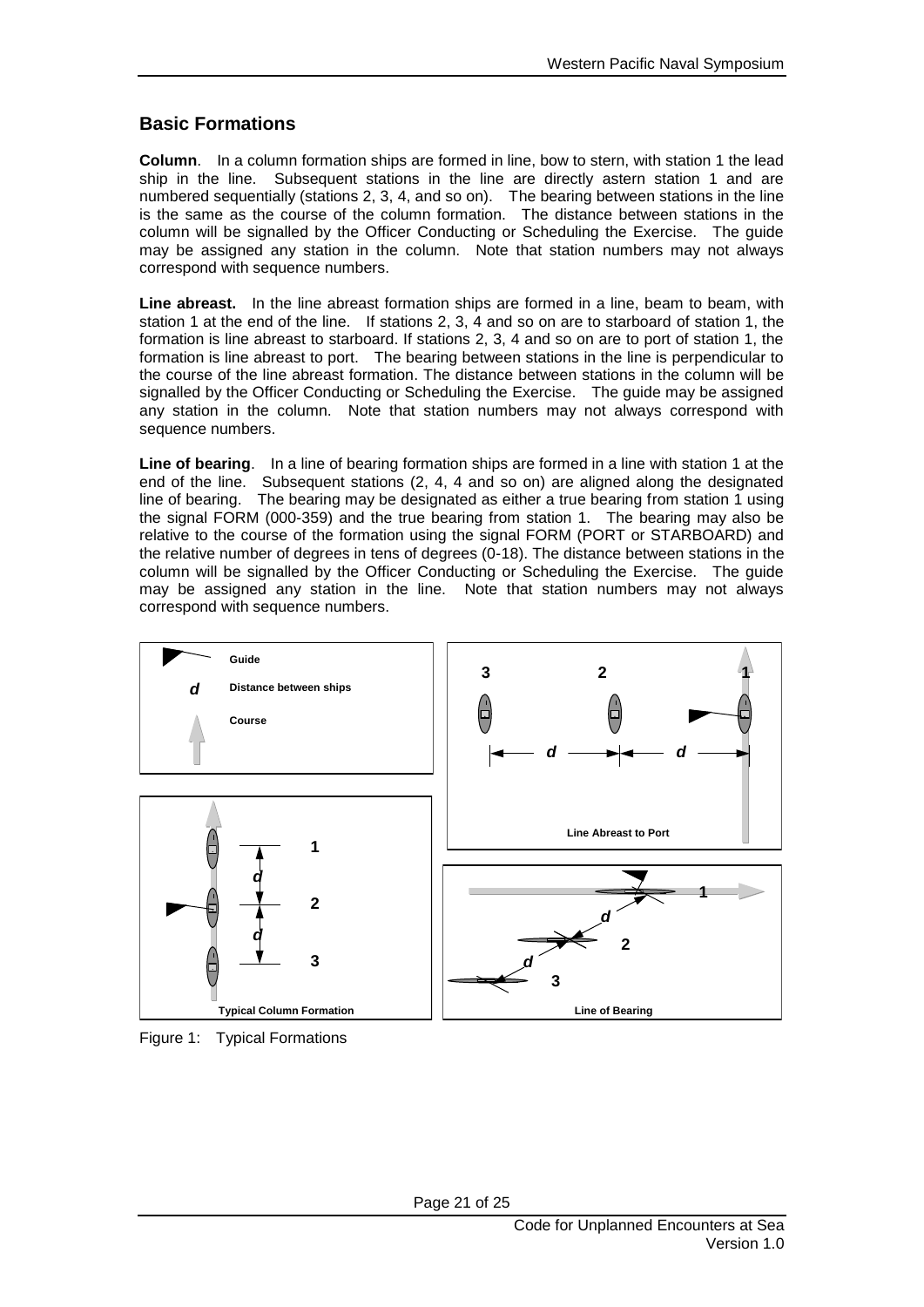## <span id="page-21-0"></span>**Special Tactical Signal Groups**

| AD32        | Attention is called to the publication, plan or operation order indicated by short title<br>DESIG. Paragraph number may be added.                                                                                                                                                                                                                                                                                                                                                                  |
|-------------|----------------------------------------------------------------------------------------------------------------------------------------------------------------------------------------------------------------------------------------------------------------------------------------------------------------------------------------------------------------------------------------------------------------------------------------------------------------------------------------------------|
| AD40        | Officer indicated following DESIG or representative is requested to report<br>onboard this ship or ship indicated                                                                                                                                                                                                                                                                                                                                                                                  |
| AS10        | Weapon Safety Range. Anti-submarine warfare weapon safety range is ()                                                                                                                                                                                                                                                                                                                                                                                                                              |
| AS55        | Sonar operation is as indicated<br>2. Operate sonar emission equipment for tuning, maintenance and calibration                                                                                                                                                                                                                                                                                                                                                                                     |
| AS65        | Proceed clear of submarine (and )<br>1. Maintain cavitation speed<br>2. Maintain speed of at least 12 knots<br>3. Operate at a speed avoiding cavitation                                                                                                                                                                                                                                                                                                                                           |
| <b>AS67</b> | Submarine safety course is ()<br>Example: AS 67-270  Submarine safety course is 270° true                                                                                                                                                                                                                                                                                                                                                                                                          |
| <b>AS87</b> | Helicopter (indicated) are to random dip                                                                                                                                                                                                                                                                                                                                                                                                                                                           |
| AV16        | Flight Operations. Carry out flight operations (or/and/using ).<br>1. Coordinate flight operations with this unit or unit indicated<br>2. Delay flight operations for  minutes.<br>3. Independently to launch or recover aircraft<br>7. Postpone flights operations until<br>8. Resume flight operations                                                                                                                                                                                           |
| <b>AV17</b> | Helicopter Operations. Intend to conduct helicopter operations for  Time signal<br>should be used to indicate commencement of operations.<br>2. HIFR (Helicopter In-Flight Refuelling)<br>3. Mail transfer (in sequence of units)<br>4. Personnel transfer<br>5. VERTREP<br>6. RRR (Rotors Running Refuelling)<br>7. RRRR (Rotors Running Refuelling and Rearming)<br>8. Training                                                                                                                  |
| AV26        | Progress of aircraft (fixed wing or helicopter) operations is as indicated<br>1. I am ready to operated fixed wing aircraft when wind conditions are suitable<br>2. I am ready to conduct helicopter operations when wind conditions are<br>suitable<br>3. I am operating fixed wing aircraft<br>4. I am operating helicopters<br>8. My flight operations have been delayed (about 10 minutes)<br>10. I have completed operating fixed wing aircraft<br>11. I have completed operating helicopters |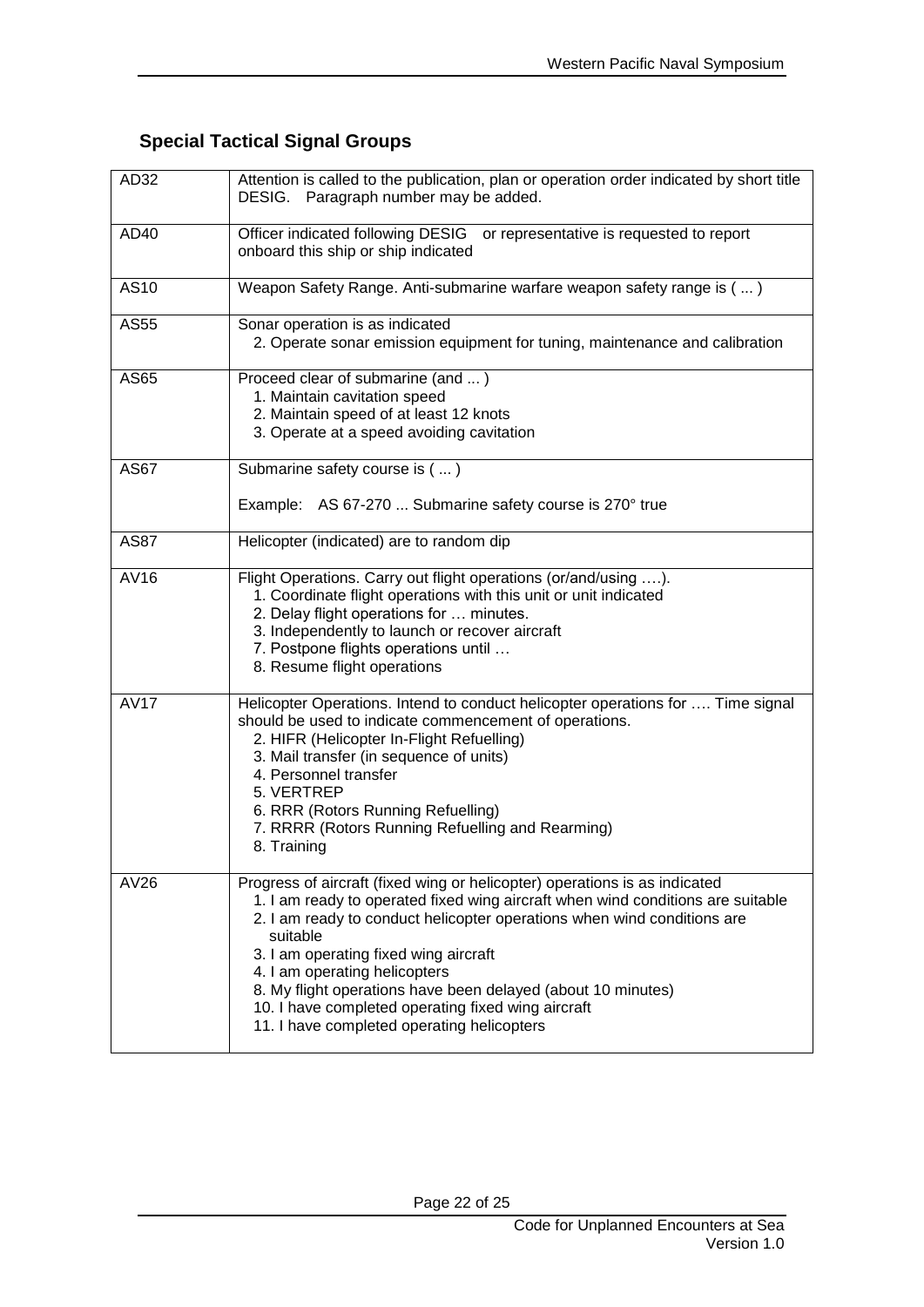| CM <sub>2</sub> | Communication difficulties. I am not in communication (or difficulties exist) with<br>you or unit indicated (on  MHz) or circuit indicated following DESIG. (action to be<br>taken)<br>1. Check your transmitter<br>2. Check your receiver<br>3. Check for steady key |
|-----------------|-----------------------------------------------------------------------------------------------------------------------------------------------------------------------------------------------------------------------------------------------------------------------|
| CM4             | Establish communications with me or unit indicated by ()<br>2. Flaghoist<br>3. Flashing Light<br>7. Loudhailer<br>10. Radiotelephony<br>15. VHF bridge-to-bridge (channel )                                                                                           |
| CM <sub>8</sub> | Shift frequency on this circuit or circuit indicated (to )<br>1. Primary frequency<br>2. Secondary frequency<br>4. Frequency  MHz (following DESIG)<br>5. Channel (following DESIG)                                                                                   |
| <b>CM13</b>     | Groups from  have been used for the following (number  of groups)<br>1. Allied Guide to Masters<br>2. International Code of Signals                                                                                                                                   |
| <b>ED10</b>     | Moor, with anchors PORT or STBD may be used to indicate which anchor is let<br>go first.                                                                                                                                                                              |
| <b>ED18</b>     | Weigh anchor (or ) PORT or STBD may be used to indicate which anchor is let<br>go first.<br>1. Weight second anchor<br>2. Secure anchors                                                                                                                              |
| EX <sub>2</sub> | Exercise to be conducted indicated following DESIG                                                                                                                                                                                                                    |
| <b>NA24</b>     | PIM. Position and intended movement (PIM) is as indicated<br>a. Position<br>b. Time of position in whole hours<br>c. Course<br>d. Speed<br>e. Period in hours for which the preceding course and speed are in force                                                   |
| <b>NA31</b>     | Reference Point. This unit or unit indicated will pass through reference position<br>indentified by letter and/or numerial following DESIG at  (course  and<br>speed )                                                                                                |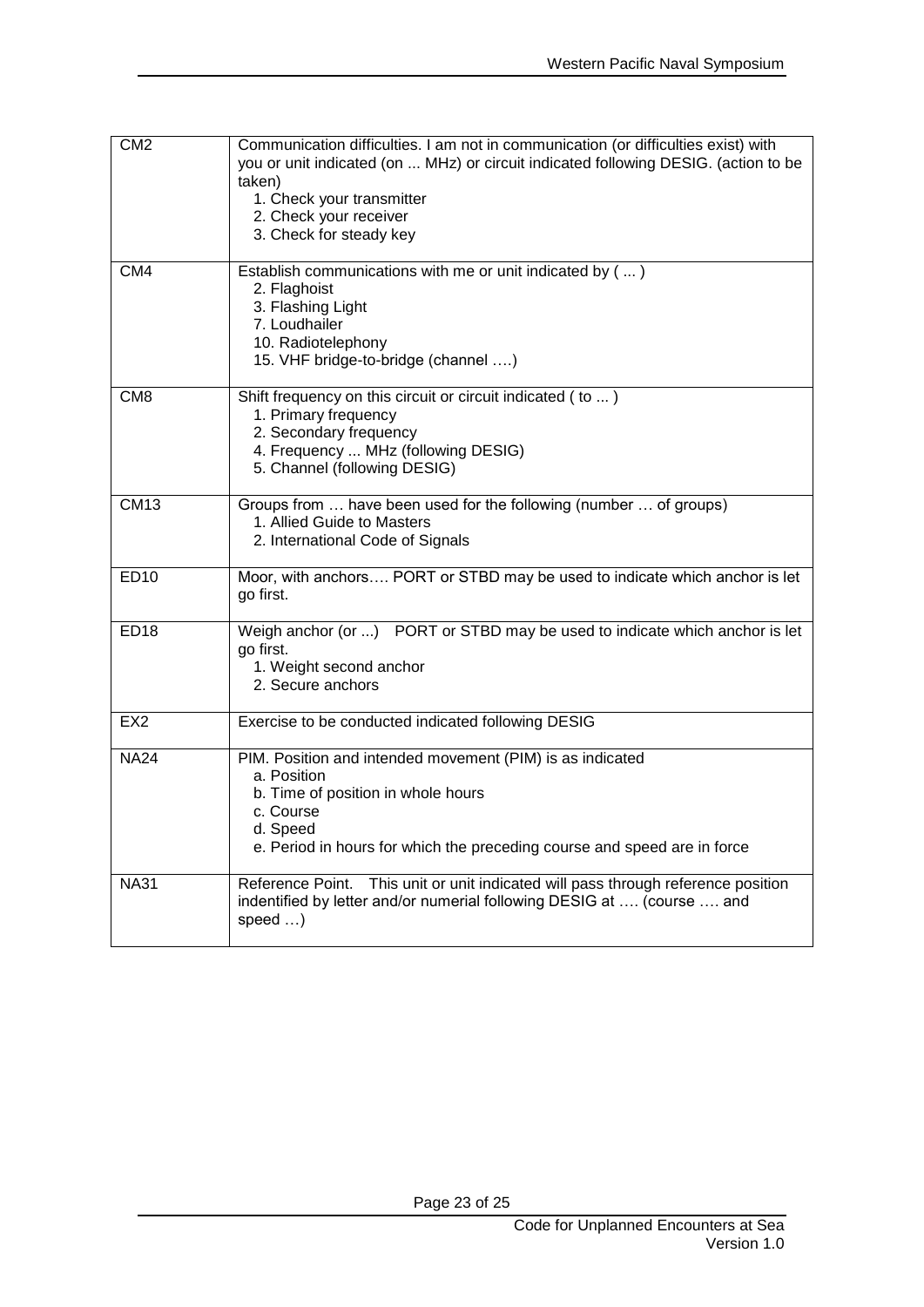| RE <sub>6</sub> | DAMCAT. This unit (or unit indicated) has sustained  (List A) category damage<br>including  (List B), assessment of damage to indicated unit (by  (List C)<br>(DESIG  Number of percentage damaged)). |                                                                                                                                                                                                                                                                                                                                 |                                                                                                                                                                                                                         |
|-----------------|-------------------------------------------------------------------------------------------------------------------------------------------------------------------------------------------------------|---------------------------------------------------------------------------------------------------------------------------------------------------------------------------------------------------------------------------------------------------------------------------------------------------------------------------------|-------------------------------------------------------------------------------------------------------------------------------------------------------------------------------------------------------------------------|
|                 | List A                                                                                                                                                                                                | List B                                                                                                                                                                                                                                                                                                                          | List C                                                                                                                                                                                                                  |
|                 | Sunk<br>А.<br>Imminent loss<br>В.<br>C.<br>Inoperable<br>Е.<br>Immobilised<br>F.<br>Major damage<br>G. Medium damage<br>Minor damage<br>Н.<br>J.<br>No damage                                         | Communications and<br>5.<br>navigation impaired<br>6. Flight operations<br>capability<br>7. Loss of sensors<br>8.<br>Major fire<br>9. Major flooding<br>10. Major propulsion damage<br>12. Minor fire<br>13. Minor flooding<br>14. Onboard repairs<br>15. Personnel injuries<br>16. Speed reduced<br>17. Underwater penetration | Acoustic assessment<br>А.<br><b>ESM</b> assessment<br>В.<br>C.<br>Independent<br>observer<br>Post-action visual<br>D.<br>observation<br>Е.<br>Radar assessment<br>Visual observation<br>F.<br>G.<br>Infrared assessment |
|                 | Example:<br>flooding                                                                                                                                                                                  | RE 6-H-13  This unit has sustained minor damage from minor                                                                                                                                                                                                                                                                      |                                                                                                                                                                                                                         |
| RE7             | Assistance. Require (  ) assistance<br>1. Decontamination party<br>3. Fire and rescue party<br>4. Fire tug<br>6. Medical<br>8. No<br>9. Salvage party<br>10. Towing                                   | 2. Explosive ordnance disposal (EOD) team<br>5. Firefighting equipment (type indicated following DESIG)<br>7. Medical/casualty evacuation (MEDEVAC/CASEVAC)                                                                                                                                                                     |                                                                                                                                                                                                                         |
| <b>RE32</b>     | 1. Continuously<br>2. Intermittently<br>Example:                                                                                                                                                      | Operate  equipment indicated following DESIG<br>BG-RE 32 DESIG TARGET INDICATION RADAR - 2  My present<br>intention is to operate target indication radar continuously                                                                                                                                                          |                                                                                                                                                                                                                         |
| RS7             | Planning Sheet) (time in ZULU).<br>1. Fuel<br>2. Stores<br>3. Ammunition<br>4. Potable water                                                                                                          | Replenish ()  call sign of receiving ships ( position, designation from RAS                                                                                                                                                                                                                                                     |                                                                                                                                                                                                                         |
| <b>TA12</b>     | 1. Distance of  hundred yards<br>2. Distance of  miles<br>3. Double standard distance<br>4. Standard distance<br>Example:<br>TA 12-2-10                                                               | Distance. Maintain present distance (or take )<br>Maintain a distance of 10 nautical miles from this unit                                                                                                                                                                                                                       |                                                                                                                                                                                                                         |